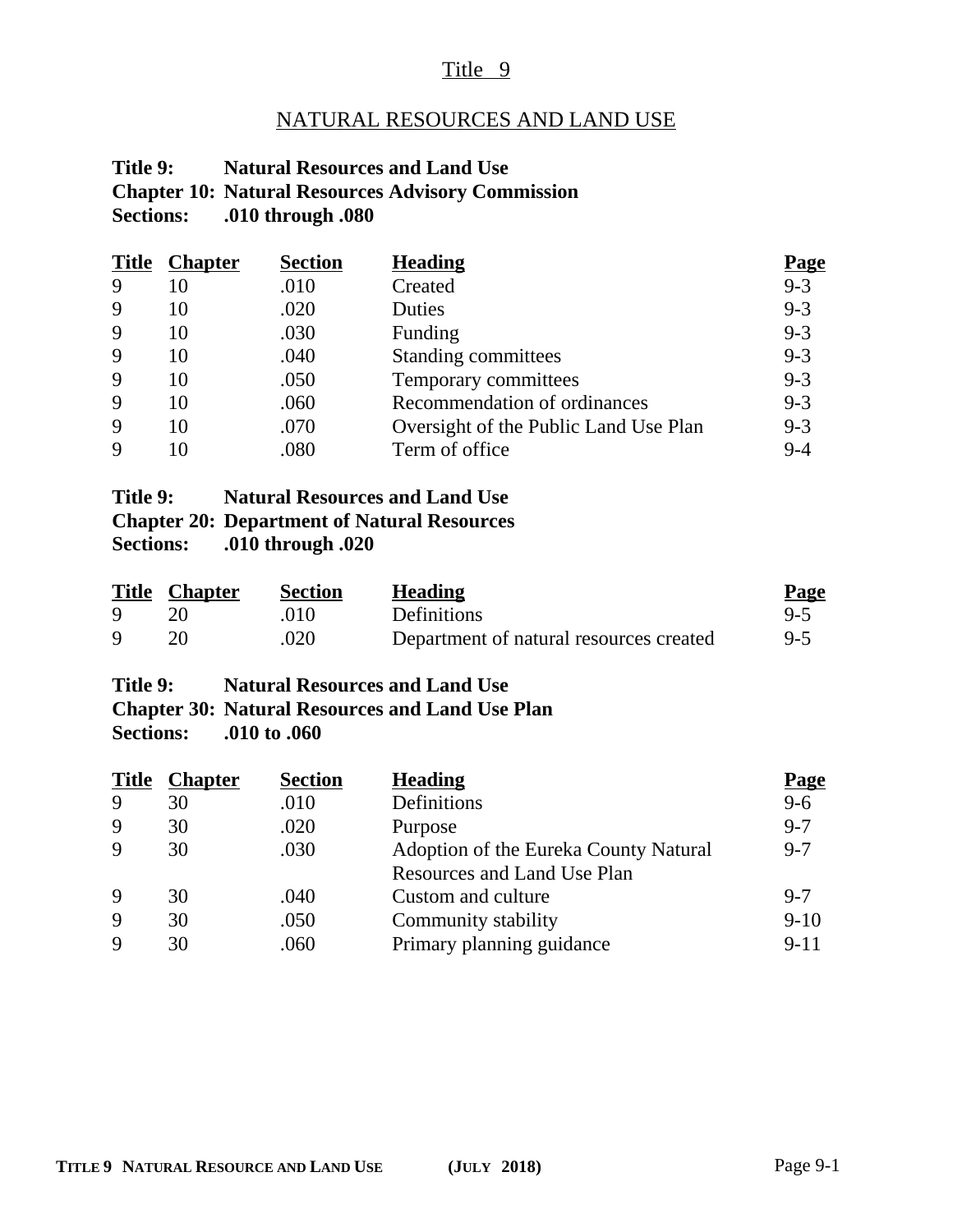# **Title 9: Natural Resources and Land Use Chapter 40: Cooperative Lands Management**<br>Sections: .010 through .060 **Sections: .010 through .060**

| <b>Title</b> | <b>Chapter</b> | <b>Section</b> | <b>Heading</b>                 | <b>Page</b> |
|--------------|----------------|----------------|--------------------------------|-------------|
| 9            | 40             | .010           | Findings of fact               | $9 - 20$    |
| 9            | 40             | .020           | Procedures adopted             | $9 - 21$    |
| 9            | 40             | .030           | Specific procedures            | $9 - 21$    |
| 9            | 40             | .040           | Presumption of negative impact | $9 - 22$    |
| 9            | 40             | .050           | Quarterly reports required     | $9 - 22$    |
| $\mathbf Q$  | 40             | .060           | Savings clause                 | $9 - 22$    |

# **Title 9: Natural Resources and Land Use**

**Chapter 50: Public Roads**

**Sections: .010 through .060**

| <b>Title</b> | <b>Chapter</b> | <b>Section</b> | <b>Heading</b>                             | <b>Page</b> |
|--------------|----------------|----------------|--------------------------------------------|-------------|
| 9            | 50             | .010           | Declaration of policy and intent           | $9 - 23$    |
| <b>9</b>     | 50             | .020           | Definitions as used in this section        | $9 - 23$    |
| 9            | 50             | .030           | Map of County roads                        | $9 - 24$    |
| 9            | 50             | .040           | Interference with travel                   | $9 - 24$    |
| 9            | 50             | .050           | Public authorized to maintain roads        | $9 - 25$    |
| $\mathbf Q$  | 50             | .060           | County authorized to accept roads as gifts | $9 - 25$    |

# **Title 9: Natural Resources and Land Use**

# **Chapter 60: Reversion of Public Lands**

**Sections: .010 through .020**

| <b>Title Chapter</b> | <b>Section</b> | <b>Heading</b>     | <b>Page</b> |
|----------------------|----------------|--------------------|-------------|
| 60                   | .010           | Findings of fact   | $9 - 26$    |
| 60                   | .020           | Procedures adopted | $9 - 26$    |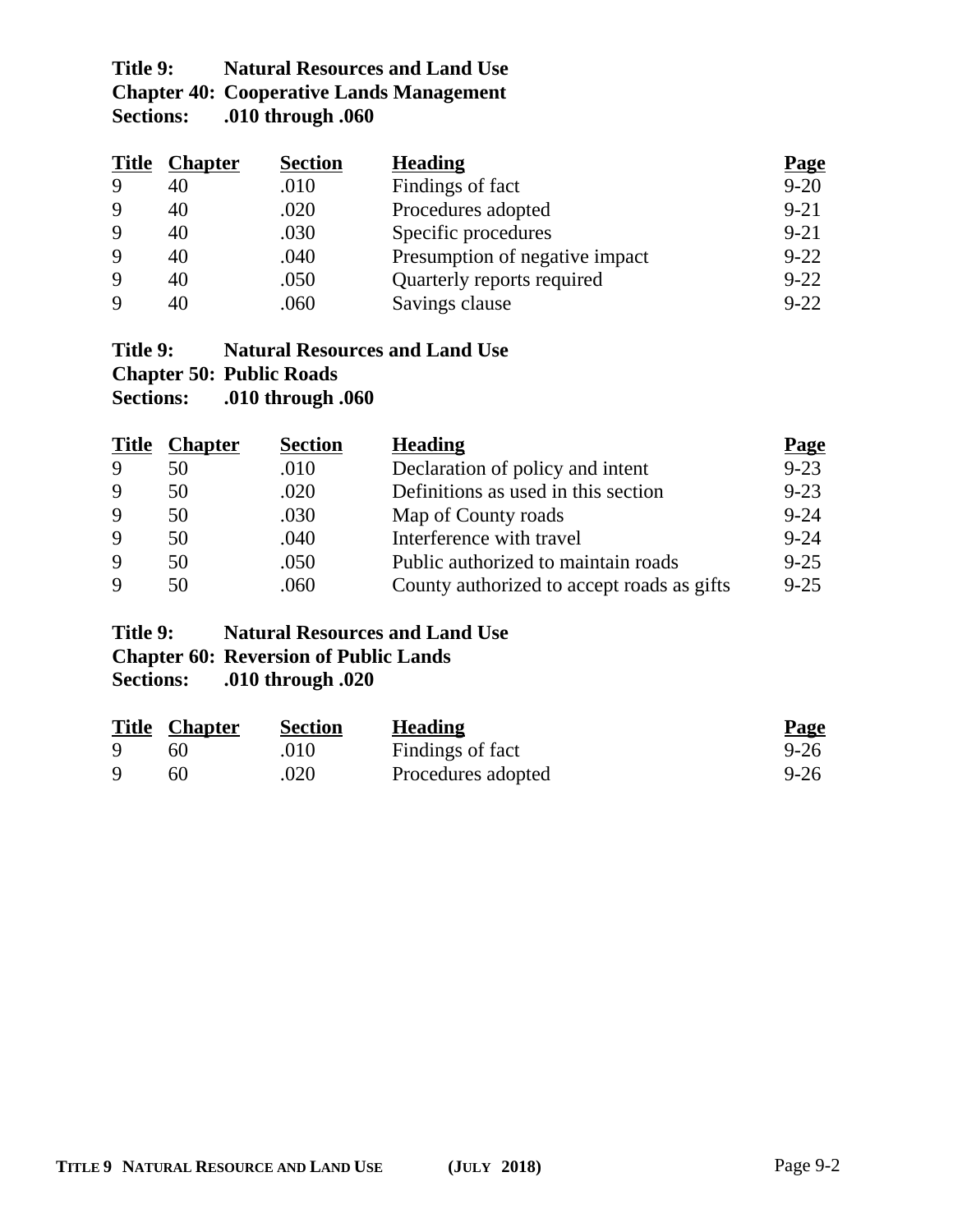# Chapter 10 - NATURAL RESOURCES ADVISORY COMMISSION

#### .010 Created

There is established a Eureka County Natural Resources Advisory Commission made up of nine (9) non-elected County residents drawn from the diverse interests of Eureka County. The Natural Resources Advisory Commission shall have members representing each of the following interests: ranching (2), farming (2), mining (1), wildlife (2), business (1), and recreation (1).

#### .020 Duties

The Natural Resources Advisory Commission shall advise the Board of County Commissioners regarding the goals and policies established in the Eureka County Public Lands Use Plan and other natural resources and public lands issues.

#### .030 Funding

The Natural Resources Advisory Commission shall be funded under the budget of the Board of County Commissioners.

#### .040 Standing committees

The Natural Resources Advisory Commission may establish standing committees utilizing Commission members and other volunteers representing Eureka County's natural resources interests.

#### .050 Temporary committees

The Natural Resources Advisory Commission may establish temporary committees to address specific issues or problems.

#### .060 Recommendation of ordinances

The Natural Resources Advisory Commission may recommend passage of new ordinances or revisions of existing ordinances to the Board of County Commissioners to implement the Public Land Use Plan or for other natural resources issues facing Eureka County.

# .070 Oversight of the Public Land Use Plan

The Natural Resources Advisory Commission will oversee implementation and maintenance of the Eureka County Land Use Plan.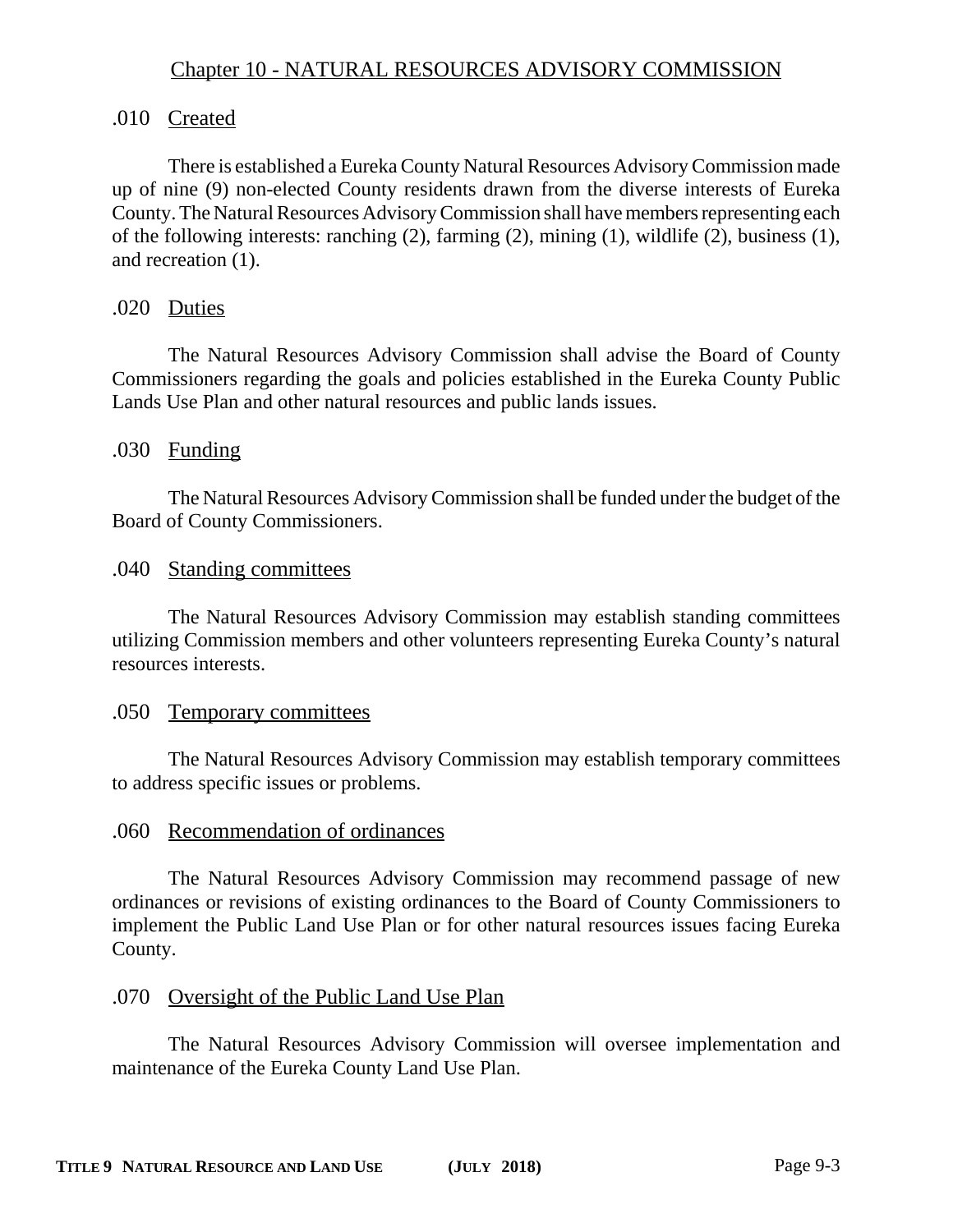# .080 Term of office

The initial term of office shall be three (3) years for four (4) Commissioners; two (2) years for three (3) Commissioners and one (1) year for two (2) Commissioners. After the initial term, the term of office shall be four (4) year.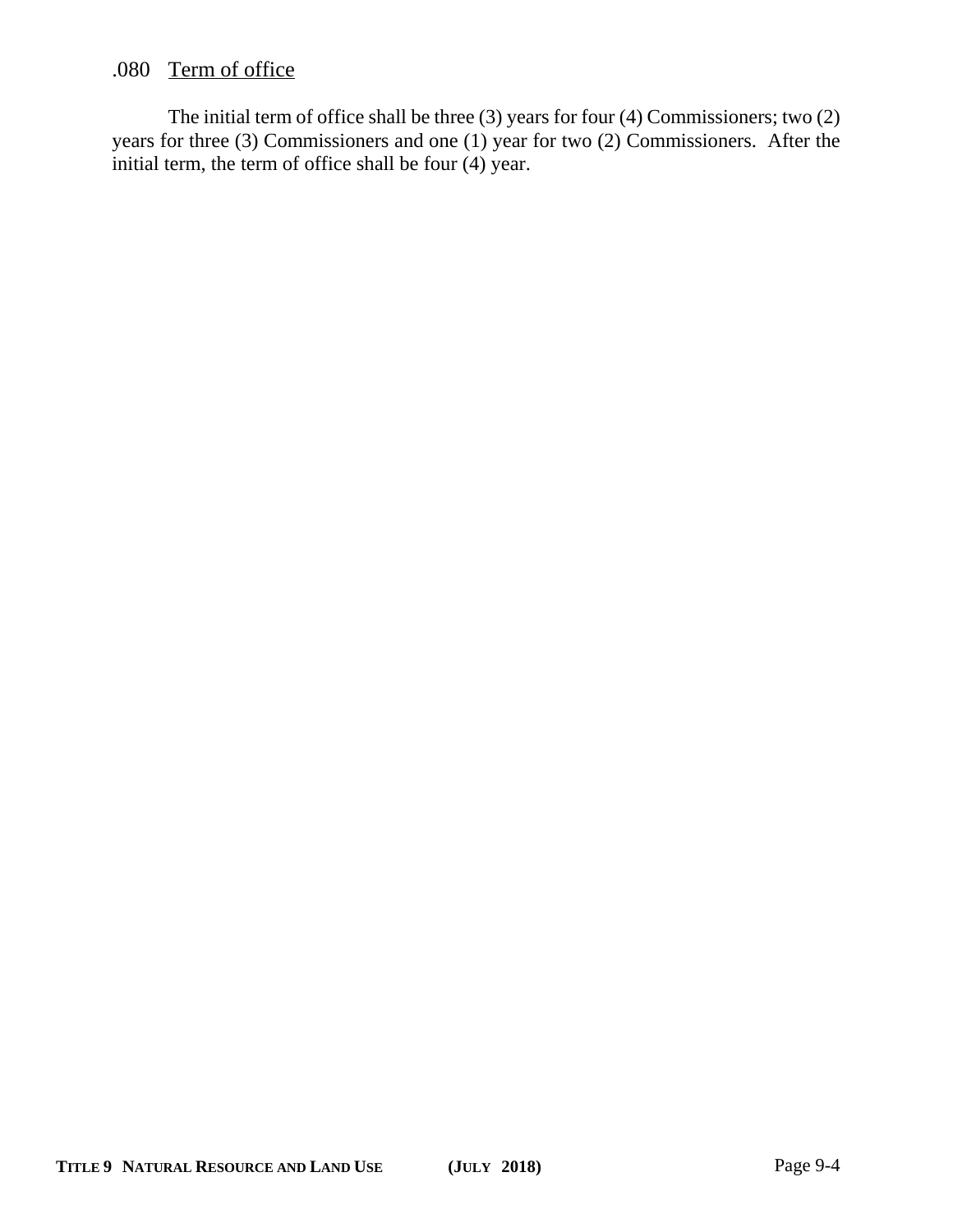# Chapter 20 - DEPARTMENT OF NATURAL RESOURCES

#### .010 Definitions

For the purposes of this chapter, the following definitions apply:

"Natural resources" means all renewable and nonrenewable resources of commercial or noncommercial nature to which private title of ownership has not attached, including but not limited to: forage, timber, minerals, wildlife, recreational opportunities, fishing, unappropriated streams, springs, seeps and wetlands, ground water, geothermal reservoirs, oil and gas and all other similar resources.

#### .020 Department of Natural Resources created

- A. There is created a Department in the government of Eureka County under the direction of the Board of Eureka County Commissioners to be known as the Department of Natural Resources.
- B. The position of Natural Resources Manager for Eureka County is created. The Natural Resources Manager may be either an independent contractor or an unclassified management position in the County personnel system.
	- 1. The Natural Resources Manager shall be a person generally qualified by education and experience to inventory, make plans for and manage the County's natural resources under the direction of the Board of Eureka County Commissioners, and to advise the Board about matters involving the County's natural resources.
	- 2. The Natural Resources Manager shall serve as Executive Secretary to the Eureka County Natural Resources Advisory Commission and as liaison between the Board of Eureka County Commissioners and the Eureka County Wildlife Advisory Board.
- C. Compensation and express duties of the Natural Resources Manager shall be as from time to time determined by the Board of Eureka County Commissioners and adopted by the Board by resolution or minute order.
	- 1. The Natural Resources Manager may be either part time or full time, as the Board of Eureka County Commissioners may from time to time determine.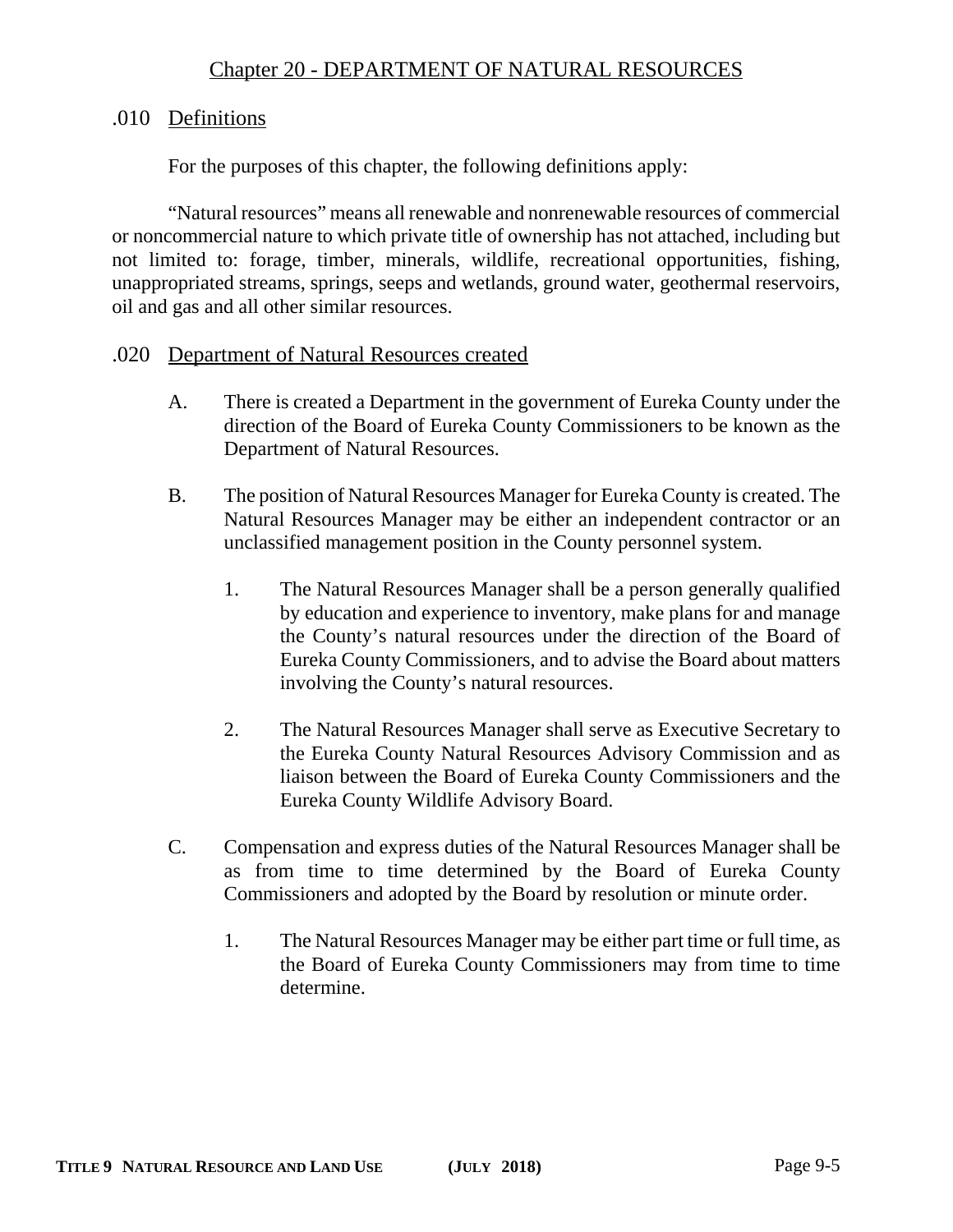# .010 Definitions

The following definitions apply to this chapter:

**Animal unit month -** A measure of forage consumption. The forage necessary to support one (1) cow and her calf, one (1) horse or five (5) sheep for one (1) month. Often abbreviated as AUM.

**Compensable property right** -Any type of right to specific property, personal or real, tangible or intangible, which, when reduced or taken for public purpose, is due just compensation under the Fifth Amendment of the U.S. Constitution.

**Customary usage right -** A right based in custom, usage or practice of the people, which by common adoption and acquiescence, and by long and unvarying habit, has become compulsory, and has acquired the force of law with respect to the place or subject-matter to which it relates.

**Federal lands -** All land and associated natural resources owned and managed by the United States. Federal lands include, but are not limited to, public lands, federally reserved lands, federal mineral leases, federal geothermal leases, federal forage leases and federally reserved water rights, federal rights-of-way, but categorically exempted are lands or resources to which private interest or title is attached.

**Multiple-use** - Balanced and diversified management of public lands and their various public resources to best meet present and future economic and environmental needs of the American people.

**Natural resources** - All renewable and nonrenewable material in its native state which when extracted has economic value. Natural resources may be of commercial or noncommercial nature, including, but not limited to forage, timber, minerals, wildlife, recreational opportunities, fishing, unappropriated streams, springs, seeps and wetlands, ground water, geothermal reservoirs, oil and gas and all other similar resources.

**Peer-review -** Evaluation of the scientific quality and pertinence of research by other experts in the same field. Peer-review is used by editors in deciding whether submissions meet standards for publication in scientific journals.

**Private property** - As protected from being taken for public uses. Property that belongs absolutely to an individual, and of which he has the exclusive right of disposition.

**Public lands** - Lands open to sale or other disposition under the general land laws to which no claims or rights of others have attached.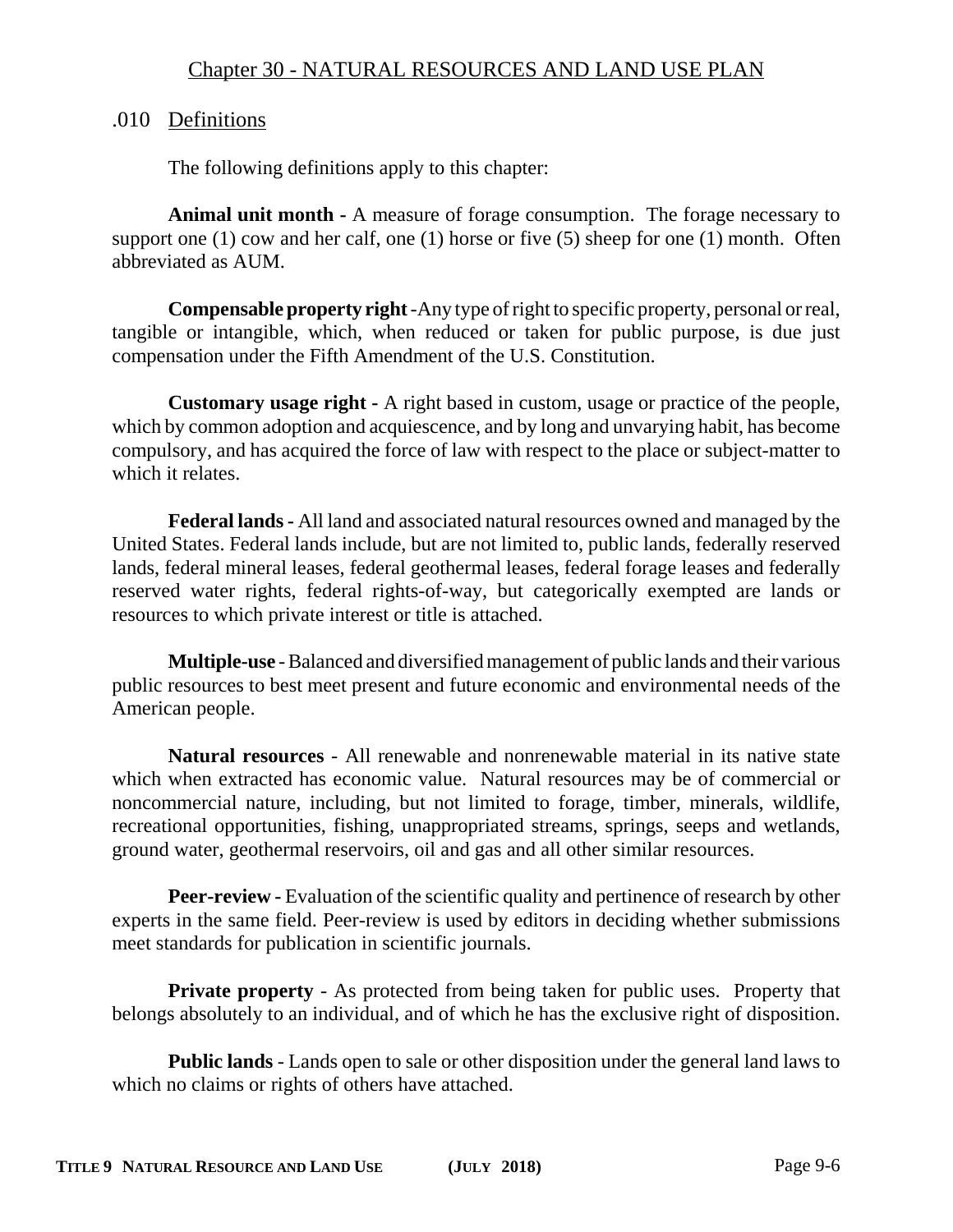# .020 Purpose

The purpose of this Chapter is to (1) guide County policy with respect to natural resource issues facing Eureka County, (2) provide a framework to guide federal agencies in land-use planning on federal lands as per the National Environmental Policy Act of 1969, the Federal Lands Policy and Management Act of 1976, the National Forest Management Act of 1976, the Threatened and Endangered Species Act of 1973, and other applicable laws and executive orders, and (3) safeguard property rights and other customary usage rights of the citizens of Eureka County, the State of Nevada, and the United States against any and all encroachments upon those rights by individuals, groups, corporations, public agencies, nongovernmental organizations, or any other entity which may attempt to take private property, trespass upon private property or infringe upon other customary rights as have been established by the constitutions, laws and customs of the United States, the State of Nevada, and Eureka County. This title is meant to complement and supplement the constitutions and laws of the United States, the State of Nevada, and Eureka County with additional means of protection and enforcement. This Chapter is not intended to create new rights nor is it intended to in any way supplant the lawful authority of individuals, groups, organizations, corporations, governments or other entities which act pursuant to the laws of constitutions of the United States, the State of Nevada, and Eureka County.

# .030 Adoption of the Eureka County Natural Resources and Land Use Plan

- A. Holding that the American people are best served when government affairs are conducted as closely to the people as possible (i.e., at the County level), the citizens of Eureka County, through the Eureka County Board of Commissioners, adopt the Eureka County Natural Resources and Land Use Plan as provided in this chapter.
- B. The Eureka County Natural Resources and Land Use Plan shall serve as the primary guide for the use and management of all natural resources and state and federal lands within Eureka County.

# .040 Custom and culture

A. Since the time that aboriginal peoples inhabited what is now Eureka County, local custom and culture has revolved around beneficial use of natural resources. Aboriginal peoples harvested native plants, animals and geologic material to provide nearly all the raw material for their tools, shelter and sustenance. What was not found locally was traded with other communities in and around the Great Basin. In similar fashion, early European miners, ranchers and farmers lived largely within the bounds of what they could obtain from the natural environment.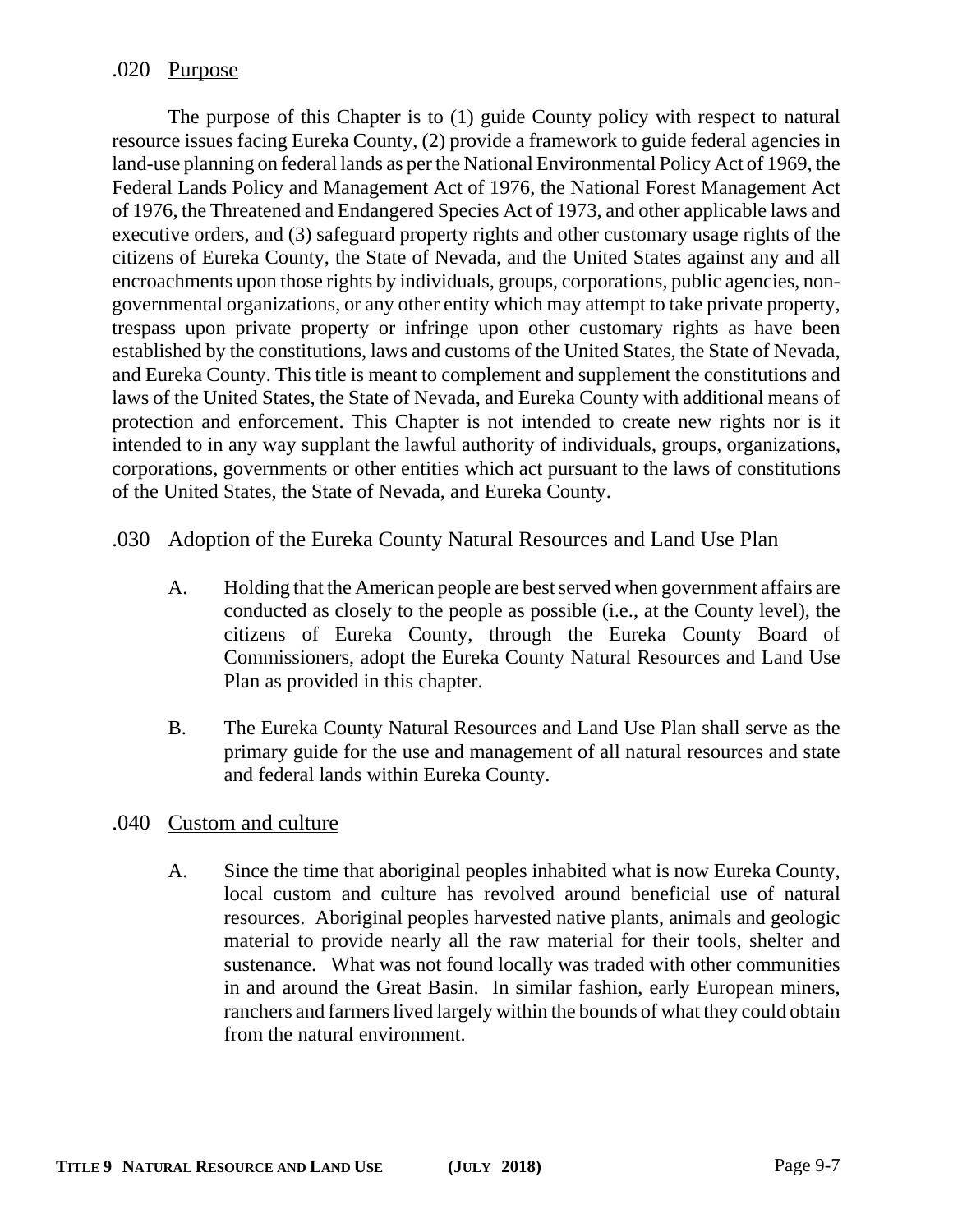- B. With the early gold and silver finds in the mid-1800s came Cornish and Irish miners, Italian charcoal burners (Carbonari), Germans, Swiss, French, Russians, Chinese, and others contributing to mining and support industries, and defining the early custom and culture of Eureka County. The signing of the Treaty of Guadalupe-Hidalgo in 1848 concluded the Mexican-American War and enlarged the borders of the United States to include what is now Eureka County. Upon ratification of the Treaty, the United States acquired and managed this territory as sovereign and proprietor under the Property Clause of the U.S. Constitution. Legal traditions of property rights that existed under Mexican law prior to the establishment of Nevada as a Territory of the United States remain intact today as they are consistent with the U.S. Constitution and laws of the United States. Prior existing property rights including, but not limited to water rights based on the doctrine of prior appropriation, forage rights based on the ownership of water rights and land, rights-of-way, and ownership of real property, are explicitly preserved by all federal land laws. Preservation of these rights demonstrates their importance to the custom, culture and economy of Eureka County and the west.
- C. The burgeoning mining camps brought Basque sheepmen who ran sheep in most of the mountains and valleys in Eureka County. On their heels came cattlemen and other settlers who, with the help of the 1877 Desert Lands Act, the Act of 1888, the Act of 1890, the 1891 Creative Act, and the 1916 Stock Raising Homestead Act, established privately-owned base properties to support permanent range livestock operations and farms. Competition among livestock interests resulted in the passage of the 1925 Nevada Livestock Watering Law. A component of this law, locally known as the Three Mile Rule, made it a misdemeanor for a stockman to allow his animals to graze within three miles of a watering site owned by another stockman. The federal government responded to disputes among stockmen and over-use of the federal ranges by passing the 1934 Taylor Grazing Act. The Taylor Grazing Act superseded Nevada's Livestock Watering Law; however, it did not extinguish any prior existing property rights. These property rights withstanding, the Taylor Grazing Act gave the Secretary of the Interior broad discretion to manage public land through rules and regulations and provided that all future grazing on public land be allowed only via grazing permits. The system of management adopted by the Secretary of Interior under the Act provided for (1) adjudication of federal ranges, (2) issuance of revocable licenses with preference given to existing grazers owning commensurate base property, and (3) establishment of Grazing Districts. Graziers in Eureka County and Elko County established the N-1 Grazing District in 1935. Graziers in Eureka County, Lander County, and Nye County established the N-6 Grazing District in 1951. Early efforts of the State of Nevada to preserve customary grazing rights (*e.g.*, 1925 Nevada Livestock Watering Law) and recognition of these rights by subsequent federal laws (e.g., TGA, FLPMA, and PRIA) demonstrate the importance of livestock grazing to the region's custom and culture. The continued importance of livestock grazing and impacts of federal lands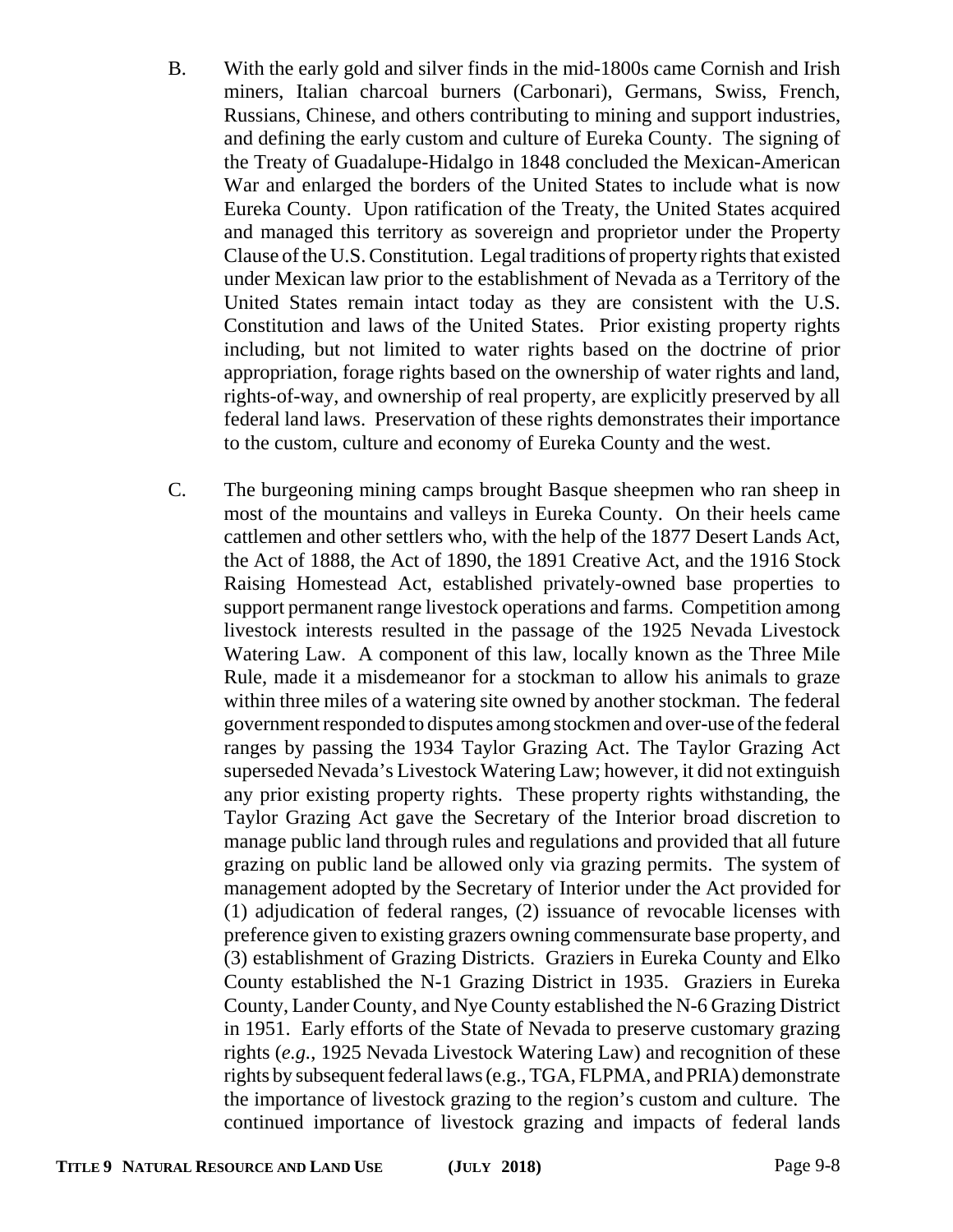management decisions to citizens of contemporary Eureka County is reflected in establishment of the Eureka County Public Lands Advisory Commission in 1994 and the Eureka County Department of Natural Resources in 1995.

- D. Commensurate with development of arable land and distributed water in Eureka County, livestock numbers grew steadily until their peak in the 1940s and 1950s. With these changes came increased wildlife. Populations of mule deer increased across the state until they peaked in the 1940s and 1950s. Similar trends are observed for sage grouse. Downward trends in these wildlife species, beginning in the 1960s, are commensurate with declines in permitted livestock on federal ranges and continues into the present decade.
- E. Access to resources on federal lands and the right to pass uninhibited across federal lands are important historical components of the Eureka County's custom and culture. In 1859 Captain James Simpson of the U.S. Corps of Topographical Engineers surveyed the Simpson Wagon Road north of present day Eureka to supplant the earlier-established and longer Humboldt Route. In 1860 the Simpson Route was established as the Pony Express Trail. The 1866 Mining Act and the 1897 Reservoir Siting Act, protected miners, ranchers and others to whom access to federal lands was the basis of their livelihood. The portion of the 1866 Act codified as Revised Statute 2477 provided simply that "[t]he right-of-way for the construction of highways over public land, not reserved for public uses, is hereby granted." Although Revised Statute 2477 was repealed by the Federal Land Management and Policy Act of 1976, miners, ranchers, hunters and fishermen still use these early rights-of-way and rely on Revised Statute 2477 to protect their economic welfare and recreational opportunities.
- F. Water rights in Eureka County date back to the mid 1800s. Early miners, ranchers and farmers established surface water rights through the common law doctrine of prior appropriation. The State of Nevada codified this doctrine for surface water in 1905 and extended the law to ground water in 1939. Efforts by Nevada's largest municipalities to import water resources from rural communities is causing contemporary owners of agricultural and stockwatering rights in Eureka County to fear for the future of economically viable beneficial uses of water in Eureka County.
- G. Farming has been an important component of Eureka County's industry since the early days of land settlement. Farming was limited to native sub-irrigated meadows and lands irrigated by diverted surface water until supplemental flowing wells were drilled on the Romano Ranch in 1948 and the Flynn Ranch in 1949. In 1949 two irrigation wells were drilled in Diamond Valley in an effort to develop land under Desert Land Entry. By the mid 1950s, pumped irrigation wells were being developed in southern Diamond Valley, Crescent Valley and Pine Valley. By 1965, some 200 irrigation wells had been drilled in Diamond Valley alone. Today, Eureka County's farming districts support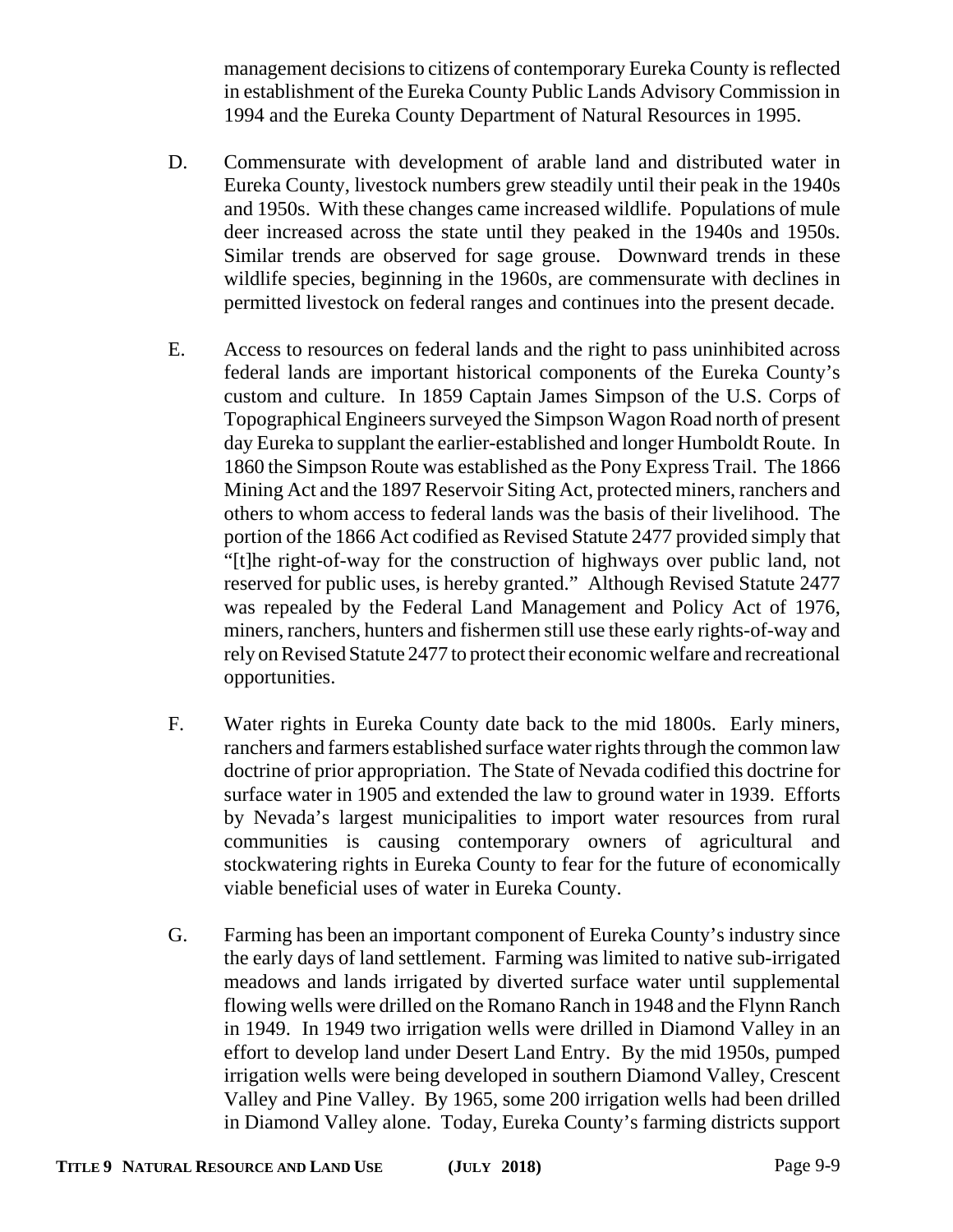a robust grass, alfalfa and meadow hay industry.

H. While standards of living have changed dramatically since the mid-1800s, miners, ranchers and farmers remain the core of the Eureka County community. The shift from strictly local food hunting and fishing to sport hunting and fishing and other natural resource recreation activities has added a small, but viable, recreation and tourism component to the County's natural resource-based culture. Custom and culture of today's Eureka County citizens remain steeped in their mining, farming and ranching heritage. Eureka County is and will ever be dependent upon natural resources for its economic existence.

# .050 Community stability

- A. Economic and social stability of Eureka County are inseparably tied to the use of natural resources. Over ninety percent (90%) of the County's employment is in the Natural Resources and Mining sector (including agriculture). Mining presently contributes the major portion of the County's personal income and tax revenue stream; however, the "boom and bust" nature of the mine activity periodically brings farming, ranching and agricultural services back to the forefront of the economy. When mining activity lulls, the community relies on its other traditional industries to maintain its viability.
- B. State and federal lands make up eighty-one percent (81%) of Eureka County's land area. Given (1) that the community's viability remains largely dependent on business and recreational activities conducted on or in concert with state and federal lands and (2) that many of these activities are inseparably tied to the economic viability of private lands in Eureka County, the community remains particularly sensitive to state and federal planning decisions.
- C. Community stability in Eureka County is a symbiosis between the small private land base and the much larger federal land base. Private property interests in minerals, water, forage, rights-of-way and other natural resource attributes of federal lands enhance social and economic values of Eureka County's private lands. Reductions in the private land base or erosion of private property interests in federal lands, including, but not limited to real property, personal property and mixed property; split estates, easements, rights-of-way, mineral rights, water rights and customary usage rights; fee interest, tenancy and possessory interest, adversely affect the social and economic stability of the County.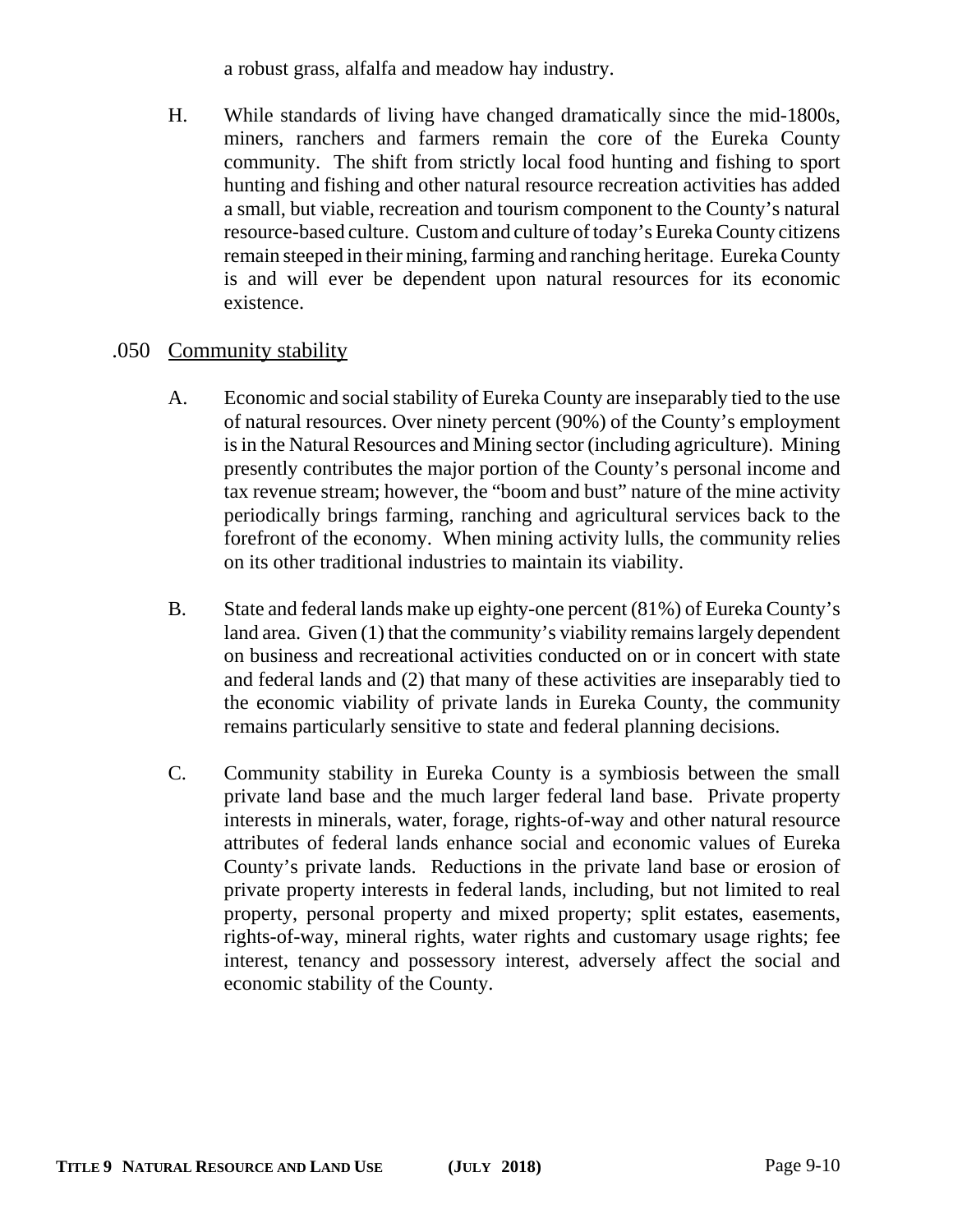- D. Certain provisions in a number of federal laws, including the Federal Land Policy and Management Act of 1976, the Public Rangelands Improvement Act of 1978, the Federal Water Pollution Control Act Amendments of 1972 (Clean Water Act), the Threatened and Endangered Species Act of 1973 and the Wild Horse and Burro Protection Act of 1971, have spawned sweeping changes to federal land policy that have proven detrimental to economic and social stability in Eureka County. Repeal of Revised Statute 2477 has denied access to large tracts of federal land, thereby negatively impacting a wide range of economic and recreational users. Department of Interior regulations commonly known as "Range Reform '94" have substantially reduced viability of cattle and sheep ranches. Zealous and overreaching expansion of Clean Water Act regulations to isolated springs and seeps and ephemeral streams threatens many activities on federal lands. The threat of listing sage grouse, other wildlife and plant species under the Threatened and Endangered Species Act may severely limit economic and recreational use of private, state and federal land in Eureka County, particularly where such listing occurs without adequate peer-reviewed scientific analysis.
- E. As the previous observations attest, stability of the Eureka County community, its industries, commerce, schools, health care, police protection, and other services, rests squarely on (1) protection of private property rights, (2) sound and balanced management of natural resources, and (3) continued multiple-use and economic-use of state and federal lands.

# .060 Primary planning guidance

- A. **Private property and property rights**. Where the Board of Eureka County Commissioners determines that it is in public interest of the citizens of Eureka County, Eureka County will evaluate state or federal actions related to private property and private property interests, including investment backed expectations. The County will use as its primary guidance the Fifth Amendment to the United States Constitution, which prohibits the taking of private property for public use without just compensation. The County will also pursue the principles of Executive Order 12630 which requires federal agencies to prepare a Takings Implication Assessment prior to initiating any action, issuing any rule, or making any decision which would constitute a taking of private property or private property interest, including investment backed expectation.
- B. **Tax base**. It is critical to the welfare of the citizens of Eureka County that the Board of Eureka County Commissioners pursue a stable source of tax revenue based on economic use of natural resources. In order to build a broad tax base, the County supports privatizing certain state and federal lands for commercial, residential, industrial and agricultural and mining uses. In the face of considerable reductions in Ad Valorem tax revenues caused by transfer of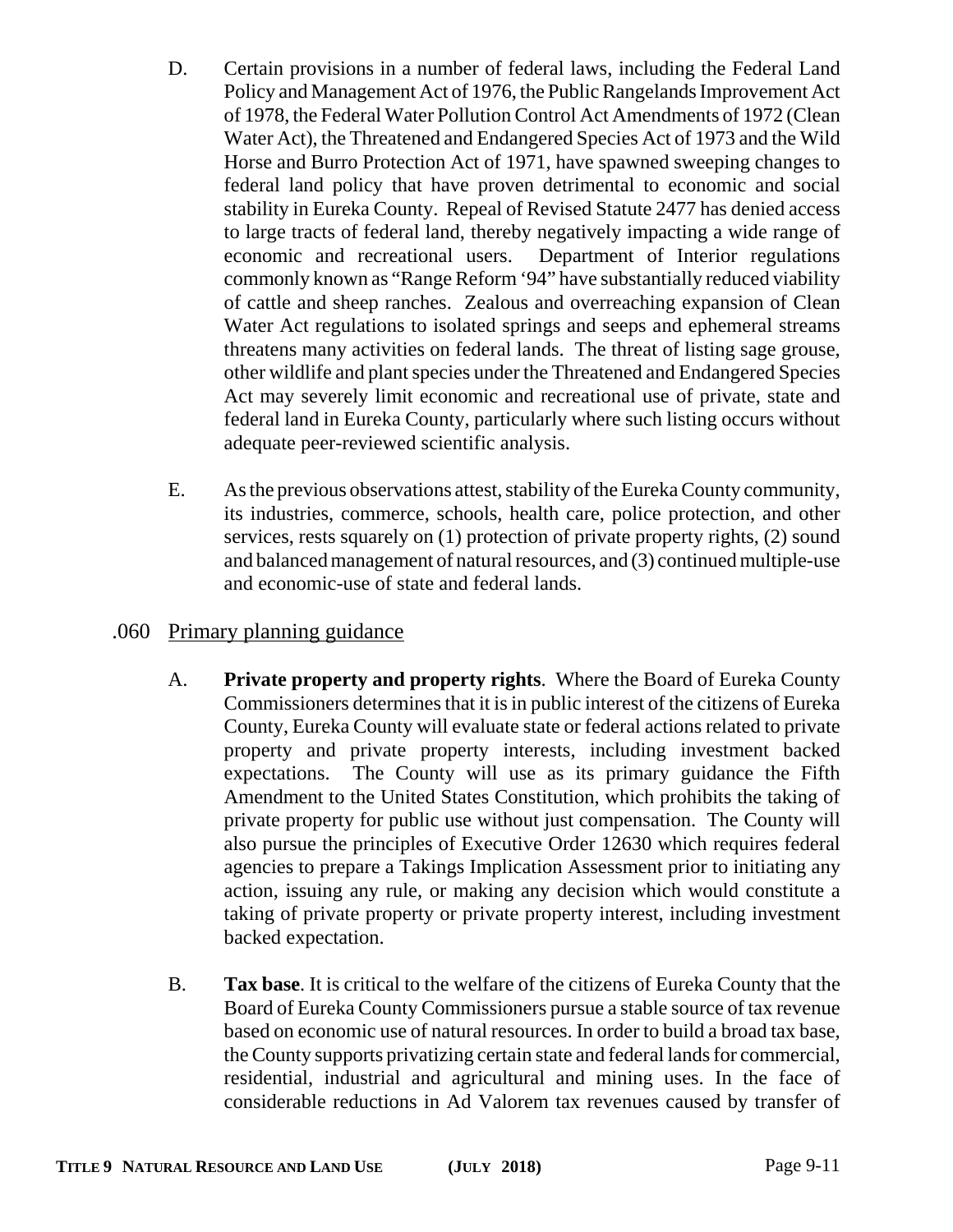private land to public ownership, Eureka County maintains a policy of no net reduction in Ad Valorem taxes related to land tenure changes unless the reductions are adequately mitigated by agreement with the Board of Eureka County Commissioners after public hearing. In addition, Eureka County promotes the concept of split-estate taxation wherein the various components of an estate in real property are taxed as a function of their relative value rather than being accrued only in the surface estate.

# C. **Water resources**.

- 1. Eureka County affirms support for the doctrine of prior appropriation as established by state law; that the right to appropriate water is a compensable property right available to individuals and municipalities. Ownership of the right to use water has, as key principals, those provisions set forth in Nevada Revised Statutes 533.0010 through 533.085, including, but not limited to, first right, first use, beneficial use, and point of diversion.
- 2. Eureka County promotes private development of water resources on state and federal land for beneficial use in Eureka County, including, but not limited to geothermal reservoirs, power generation, municipal water supplies, irrigation and stock water.
- 3. Eureka County mandates the use of peer-reviewed science in the assessment of impacts related to water resource development.
- 4. The County discourages out-of-basin water transfers and will adamantly oppose such transfers that do not (1) pass the highest test of scientific rigor in demonstrating minimal impacts to existing water rights and (2) show a long-term benefit to the economic viability and community stability of the County. Out-of-basin and out-of-county transfers of water shall be accorded full attention of N.R.S. 533.370, N.R.S. 533.438 and other applicable state laws.
- 5. Eureka County will work to maintain its water resources in a condition that will render it useable by future generations for the full range of beneficial uses that further a viable and stable economic and social base for its citizens. The County supports retaining authority of States to protect water quality under the Clean Water Act. The County does not support abrogation of that authority to any other governmental or nongovernmental entity. The County promotes water quality standards that are **i)** consistent with actual uses for which a particular water source or body is lawfully appropriated, and **ii)** based on accurate information regarding its natural state and range of variability. The County will demand coordination among all responsible and affected interests when considering water quality actions.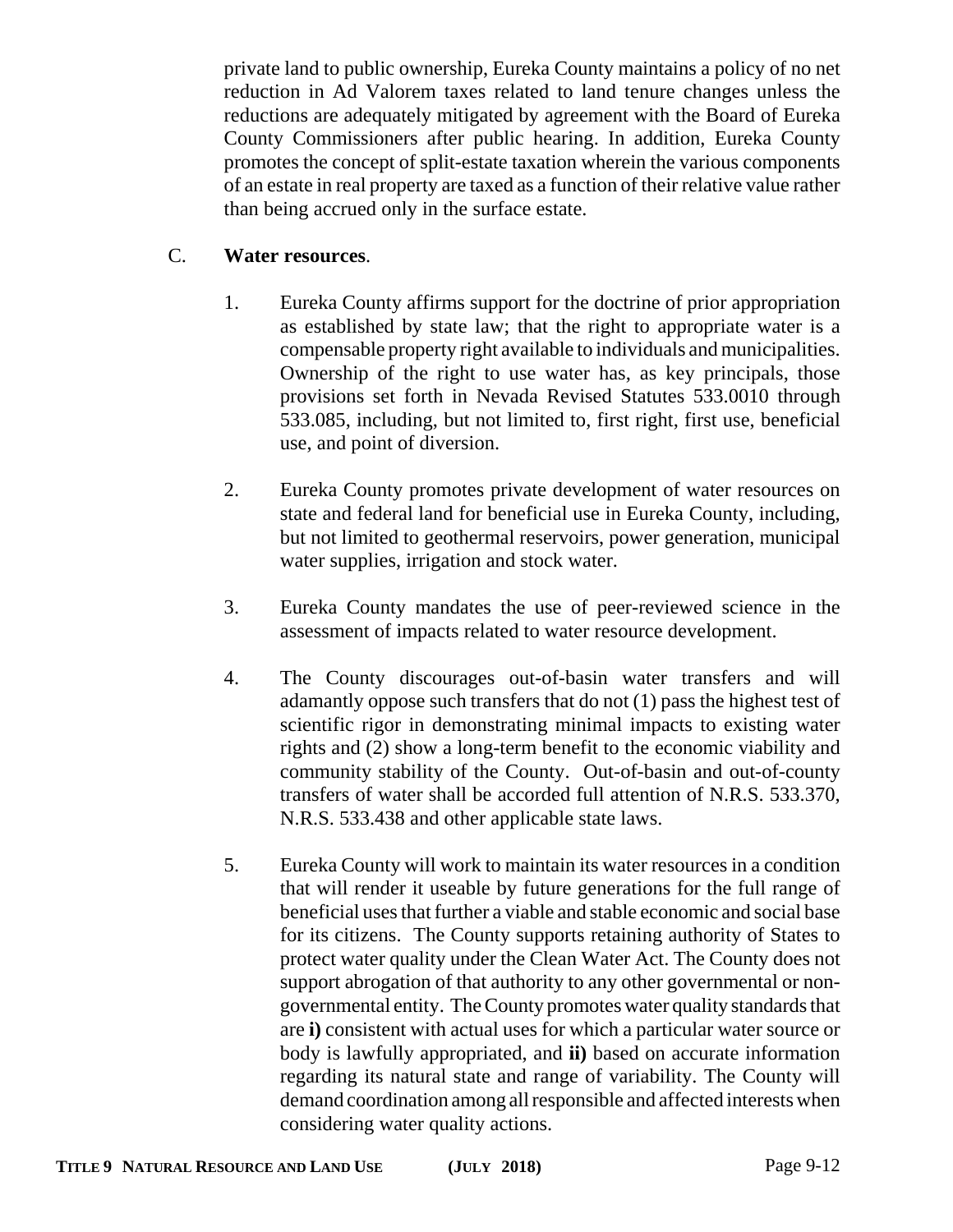- D. **Air resources**. Eureka County will work to maintain its air resources in a condition that will render them useable by future generations for the full range of beneficial uses that further a viable and stable economic and social base for its citizens.
	- 1. The County supports retaining authority of States to protect air quality under the Clean Air Act. The County does not support abrogation of that authority to any other governmental or non-governmental entity. The County promotes air quality standards that are **i)** consistent with actual uses for which a particular airshed is lawfully appropriated, and **ii)** based on accurate information regarding its natural state and range of variability.
	- 2. The Naval Strike and Air Warfare Center at Naval Air Station Fallon affects airspace over Eureka County by operating the Fallon Range Training Complex (FRTC). As a Cooperating Agency in the January 2000 Environmental Impact Statement analyzing changes to operations of the FRTC, Eureka County demonstrated its intention to protect its interests in the public air space. That interest persists today. The County will demand coordination among all responsible and affected interests when considering actions that may impact air quality and air space.
- E. **Mining**. It is critical to the welfare of the citizens of Eureka County and the nation that mining on state and federal lands remains an open and free enterprise. Eureka County upholds the tenet that mining claims are compensable property belonging to individuals or groups of individuals. Eureka County supports:
	- 1. retention of and compliance with the 1872 Mining Law as amended;
	- 2. mine reclamation activities as per Nevada Revised Statutes Chapter 519A;
	- 3. streamlining of the permitting process;
	- 4. reasonable bonding requirements that promote small business investment in mine exploration, development, and reclamation;
	- 5. use of the best available science and technology to ensure adequate protection of land, air, and water resources;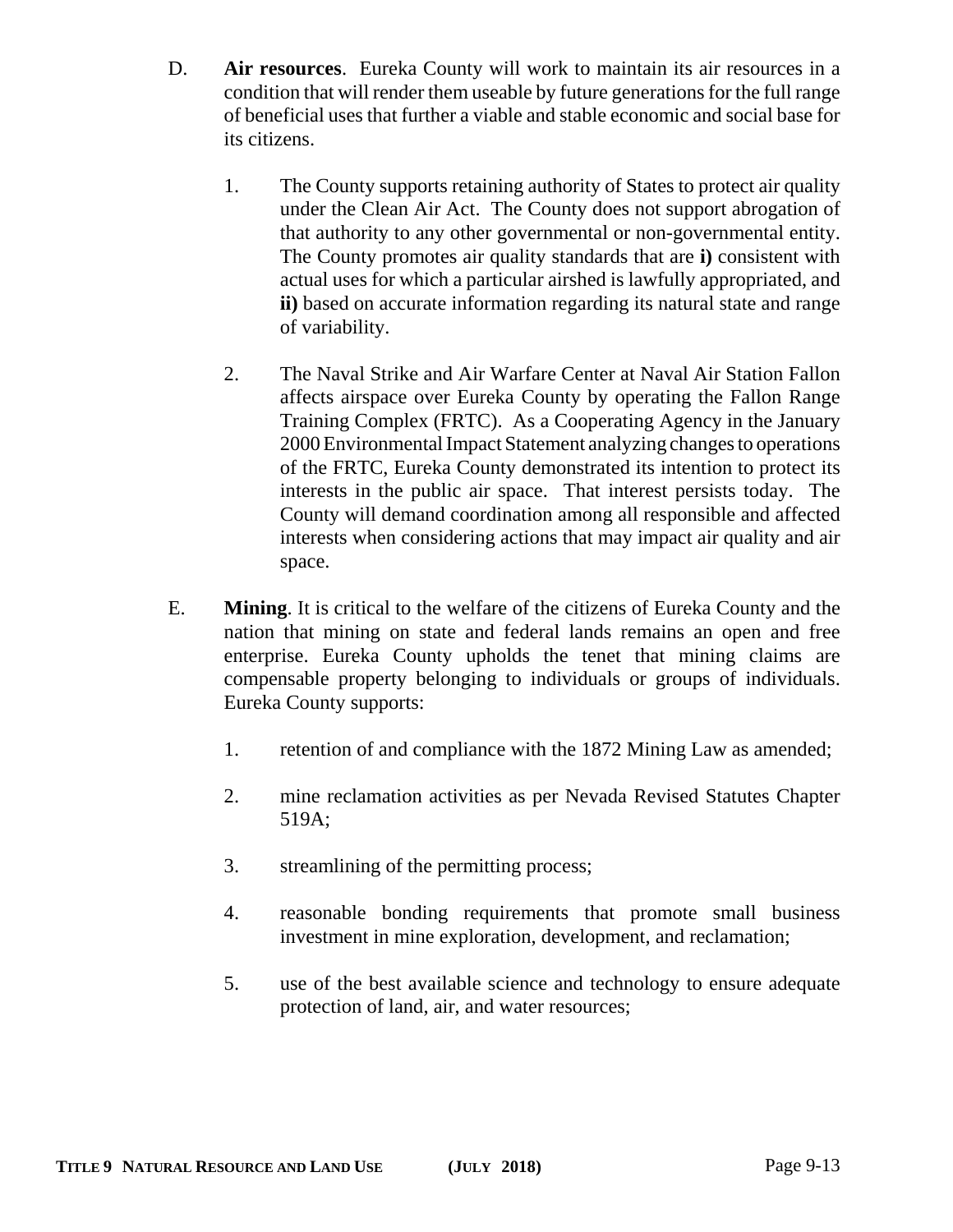- 6. mitigation of mining activities that may impair the economic future of Eureka County citizens through bilateral or multi-lateral consultations with the Board of Eureka County Commissioners;
- 7. disposal of mine dewatering water in a manner that returns water to the ground in the same basin it is withdrawn with minimal evaporation and transpiration loss;
- 8. immediate curtailment of temporary dewatering rights at the cessation of permitted mining and reversion of all temporary change applications supporting dewatering to the permitted use of the originating water right.
- F. **Agriculture**. Eureka County recognizes (1) the importance of agriculture to the stability of the local economy and (2) the historic and contemporary influence of agriculture on the community's custom and culture. Farms and ranches have played and continue to play a fundamental role in the social and economic well-being of our County. Eureka County recognizes that increasing regulatory pressures are reducing the viability of farms and ranches. In order to reverse such trends, Eureka County supports, encourages and promotes policies that will lead to the long-term economic strength of family farming and ranching.
	- 1. With respect to farm production, Eureka County supports:
		- a. private investment in and ownership of agriculturally productive land;
		- b. economically and scientifically sound agricultural practices;
		- c. coordination and consultation of state and federal conservation, wildlife and planning activities with local farm organizations and Eureka County.
	- 2. With respect to livestock production and federal lands, Eureka County supports:
		- a. private investment in and private ownership of range improvements and water developments;
		- b. economically and scientifically sound grazing practices;
		- c. increasing grazing capacity and other economic incentives to promote private investment in range improvements including, but not limited to, fencing, seeding, water development, improved grazing systems, brush control, pinion/juniper eradication, proper fire management and noxious weed control;
		- d. restoring Voluntary Non-Use AUMs and suspended AUMs to active preference;
		- e. a grazing fee formula that accounts for all non-fee costs of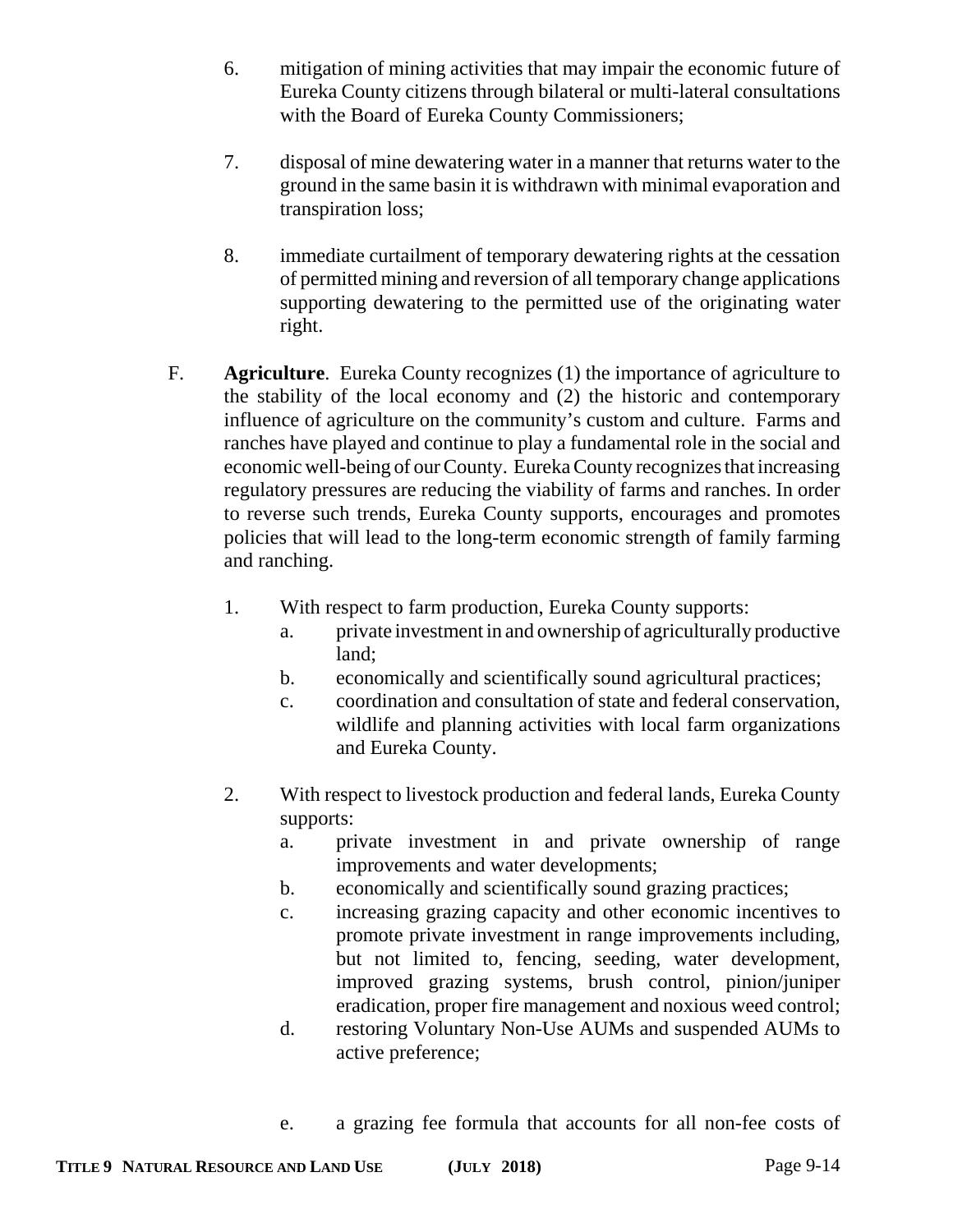producing livestock on state and federal land;

- f. subleasing of grazing rights;
- g. multiple-use concepts;
- h. active management of range resources by permittees rather than by public agencies;
- i. limiting the role of public agencies to monitoring range condition as per the 1984 Nevada Rangeland Monitoring Handbook and determining compliance with applicable laws;
- j. coordination and consultation of state and federal conservation, wildlife, land management and planning activities with permittees, local livestock organizations and Eureka County.
- G. **Wildlife**. Management of wildlife, including fish, game animals, non-game animals, predatory animals, sensitive species, Threatened and Endangered Species, under all jurisdictions whatsoever, must be grounded in peer-reviewed science and local input. Wildlife management plans must identify and plan for mitigation of negative impacts to local economies, private property interests and customary usage rights.
	- 1. Eureka County supports wildlife management that:
		- a. is responsive to the County Wildlife Advisory Board, the Natural Resources Advisory Commission, and the Board of County Commissioners;
		- b. enhances populations of game and non-game species native to Eureka County;
		- c. recognizes that enhancing non-native game and non-game species may negatively impact native species and rangeland and forest ecosystems;
		- d. increases wildlife numbers where practicable and not in conflict with existing economic uses or ecosystem health;
		- e. avoids managing wildlife at population levels that exceed those reported in historical records and established by peer-reviewed scientific investigation;
		- f. recognizes that large game animals compete for forage and water with other economic uses;
		- g. recognizes that federal agencies are mandated to maintain or improve conditions on federal forests and ranges;
		- h. recognizes that wildlife damage mitigation may encumber existing interests and properties to future damages.
	- 2. Eureka County will actively participate in wildlife management decisions that affect the welfare of its citizens via state wildlife planning efforts and county, state and federal land-use planning. Eureka County will work to ensure proper implementation of wildlife plans.
	- 3. Eureka County is adamantly opposed to listing any species of wildlife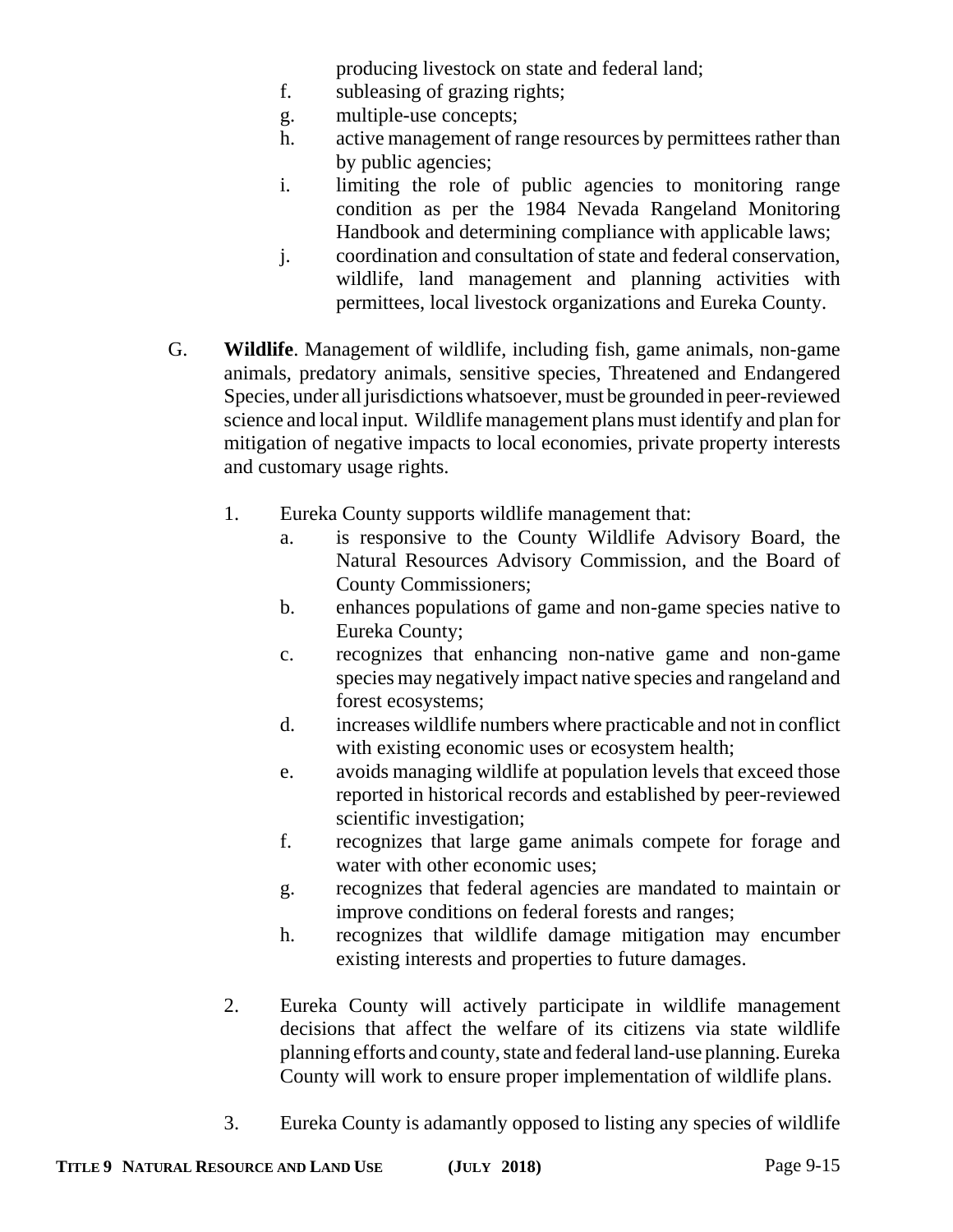under the Threatened and Endangered Species Act unless the highest level of scientific rigor (*i.e*., peer-reviewed research based on publicly accessible data sets and methodology) demonstrates that the species warrants listing. The County shall consider all reasonable actions to avoid listings under the Threatened and Endangered Species Act, including, but not limited to, state and local conservation planning and legal recourse.

- 4. To maintain agriculture as a productive part of the local economy and to enhance the environment for ecologically and economically important wildlife, Eureka County supports sound predator control programs.
- 5. Eureka County generally opposes the introduction, gradual encroachment and institutionalization of wildlife not native to Eureka County.
- 6. Eureka County recognizes that the Bureau of Land Management is mandated by Congress to manage all multiple-uses of federal lands, including wildlife, in a manner that maintains or improves the conditions of federal ranges. The County will pursue federal intervention in wildlife management situations in which range conditions are inadequately protected.
- H. **Recreation**. Recreation is important to the citizens of Eureka County. The unique outdoor recreational opportunities found in Eureka County are many of its greatest assets. Eureka County values the opportunity and freedom these lands provide and encourages balanced management goals that include hiking, camping, wildlife viewing, and other outdoor recreation activities. Eureka County strongly advocates the rights of recreationists to continued lawful access to public lands.
- I. **Utility rights and public consumption**. As per 43 U.S.C. § 315(e), Eureka County supports individual citizen's acquisition of rights-of-ways for roads, ditches, pipelines, canals, power lines, telephone lines and stock driveways. Eureka County adamantly supports the protection of vested rights that may limit other uses of state and federal lands. As per 43 U.S.C. § 315(d) Eureka County recognizes rights of local citizens to utilize natural resources for personal consumption (e.g., firewood, posts, sand, gravel, etc.).

# J. **Land disposition and land tenure adjustments**.

1. Eureka County will respect and uphold private property interests in land, including, but not limited to, land patents, mining claims, easements, rights-of-way, and forage rights.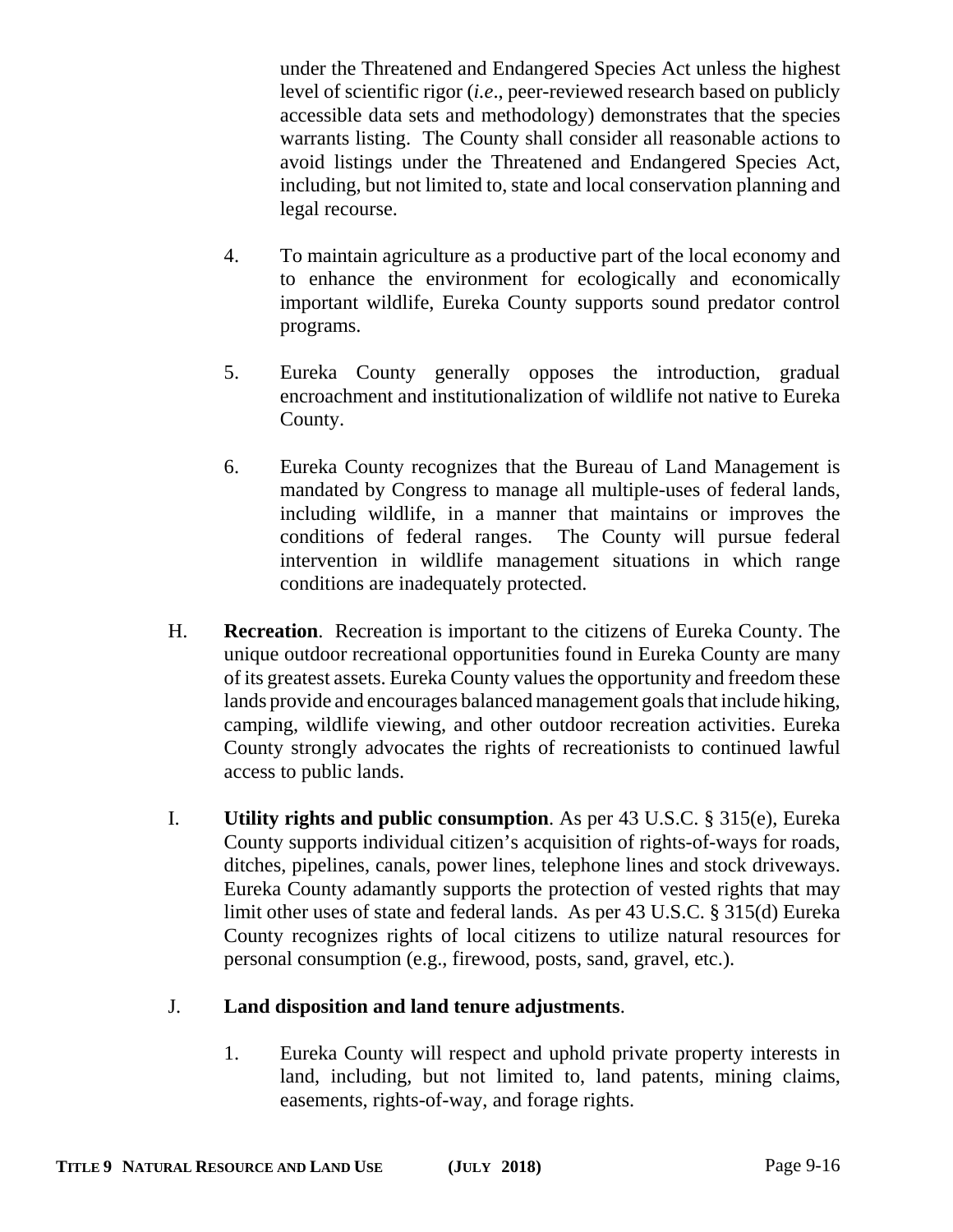- 2. Eureka County maintains a no-net-loss policy with respect to private land and private property rights, and is opposed to public acquisition of private property, except where the acquisition is **A)** clearly in the public interest of the citizens of Eureka County and **B)** appropriately mitigated in value and in land area by transfer of property from the public domain to private ownership as per this Chapter. Determination that such a transaction is in the public interest of the citizens of Eureka County and that proposed mitigation is appropriate shall be determined by the Board of Eureka County Commissioners after proper public hearing.
- 3. Eureka County recognizes that the imbalance of the private/public land ownership inhibits new economic activity in Eureka County and is detrimental to Eureka County's long-term viability. The County encourages state and federal agencies to aggressively pursue land disposal to the maximum extent allowed by law. State and federal land transfers to local governments will be given priority consideration in any disposal of state or federal land.
- 4. If any public entity intends to acquire an estate in land, water, minerals, forage or any other private property in Eureka County, the proposed acquisition shall first be presented to the Board of Eureka County Commissioners. The Board shall determine likely impacts to the County's human and natural environment and render an opinion about the suitability of the acquisition.

# K. **Riparian habitat and wetlands**.

- 1. Riparian areas and wetlands are critically important to well-balanced and productive rangeland ecosystems. Eureka County encourages consultation, cooperation and coordination as provided under Section 8 of the Public Rangelands Improvement Act of 1978 for riparian areas and wetlands under the jurisdiction of a federal agency.
- 2. The bulk of riparian areas and wetlands in Eureka County exist on private ranches and farms. Eureka County supports retaining riparian areas and wetlands in private ownership by improving the economic environment for the ranching and farming community.
- L. **Wilderness, wilderness study areas, parks and refuges**. To the extent that multiple-use of federal lands is vital to the economy of Eureka County, the County is opposed to the designation of any Wilderness Areas or Wilderness Study Areas within its geographic boundaries. The County calls for removal of Wilderness Study Area designations and re-introduction of active stewardship of these lands that do not meet the suitability criteria of the 1964 Wilderness Act. Eureka County demands local input and decision-making in the designation and management of parks, refuges, Areas of Environmental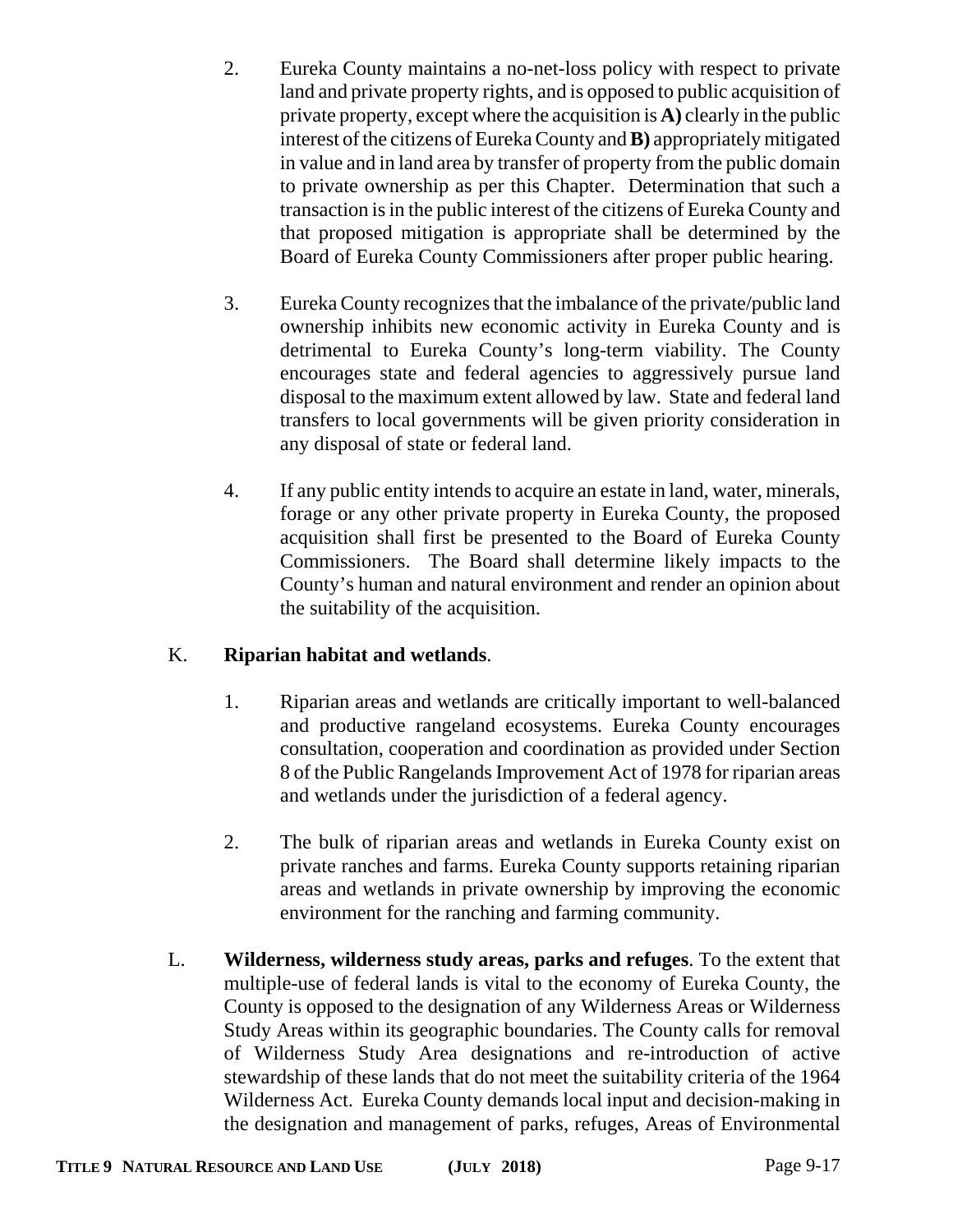Concern, roadless areas or any other legislative action, regulatory decision or policy that limits access to or use of federal land or resources within the geographic boundaries of the County.

- M. **Wild horses**. Eureka County recognizes that horses protected under the Wild Free-Roaming Horse and Burro Act of 1971 are properly classified as feral animals. The County recognizes that in passing the Wild Free Roaming Horse and Burro Act, Congress failed to account for prior adjudication of the nation's public ranges, thereby disenfranchising livestock grazers and wildlife of existing forage allocations without compensation. The County recognizes that the Department of Interior is mandated by Congress to manage Wild and Free Roaming Horses in a manner that is consistent with legislative intent and will hold the agencies accountable under all applicable laws. Poor management of feral horse herds has resulted in sustained over-population of horses in Eureka County. Over-population has caused long-term damage to range vegetation and water sources, and has resulted in starvation of horses during periods of drought and severe winters. Eureka County encourages federal legislation and policies that promote scientifically-sound and responsible management of feral horse herds. Eureka County advocates economically beneficial uses for feral horses and advocates public sale of excess horses. The County opposes the cost-ineffective policy of long-term pasturing for excess horses where the policy conflicts with the stated intent of the 1971 Wild Free-Roaming Horse and Burro Act to manage horses "…in a manner that is designed to achieve and maintain a thriving natural ecological balance on the public lands."
- N. **Access**. Eureka County supports the right of public access through state and federal lands inasmuch as access does not conflict with private property rights (as per the Eureka County Public Roads Resolution of March 7, 1994).
- O. **Pinyon and juniper control**. Eureka County encourages active management of pinyon/juniper woodlands and removal of woodlands where they exist at unhealthy densities and beyond their historic range. Eureka County supports economic use of these resources.
- P. **Wildfire**. Eureka County supports the right for local citizens to protect their property from fires originating on state and federal lands. The County advocates active fire management on federal lands, including, where appropriate and in consultation with grazing permit holders, adjacent landowners, local volunteer fire fighters and Eureka County, a let-burn policy. The County is opposed to arbitrary and inequitable restriction of post-fire land use for recreation and livestock grazing. The County insists that all post-fire land use restrictions be adequately justified and based on peer-reviewed science.
- Q. **Other federal land use regulations**. Many land-use regulations have the potential to adversely impact Eureka County's economy. Eureka County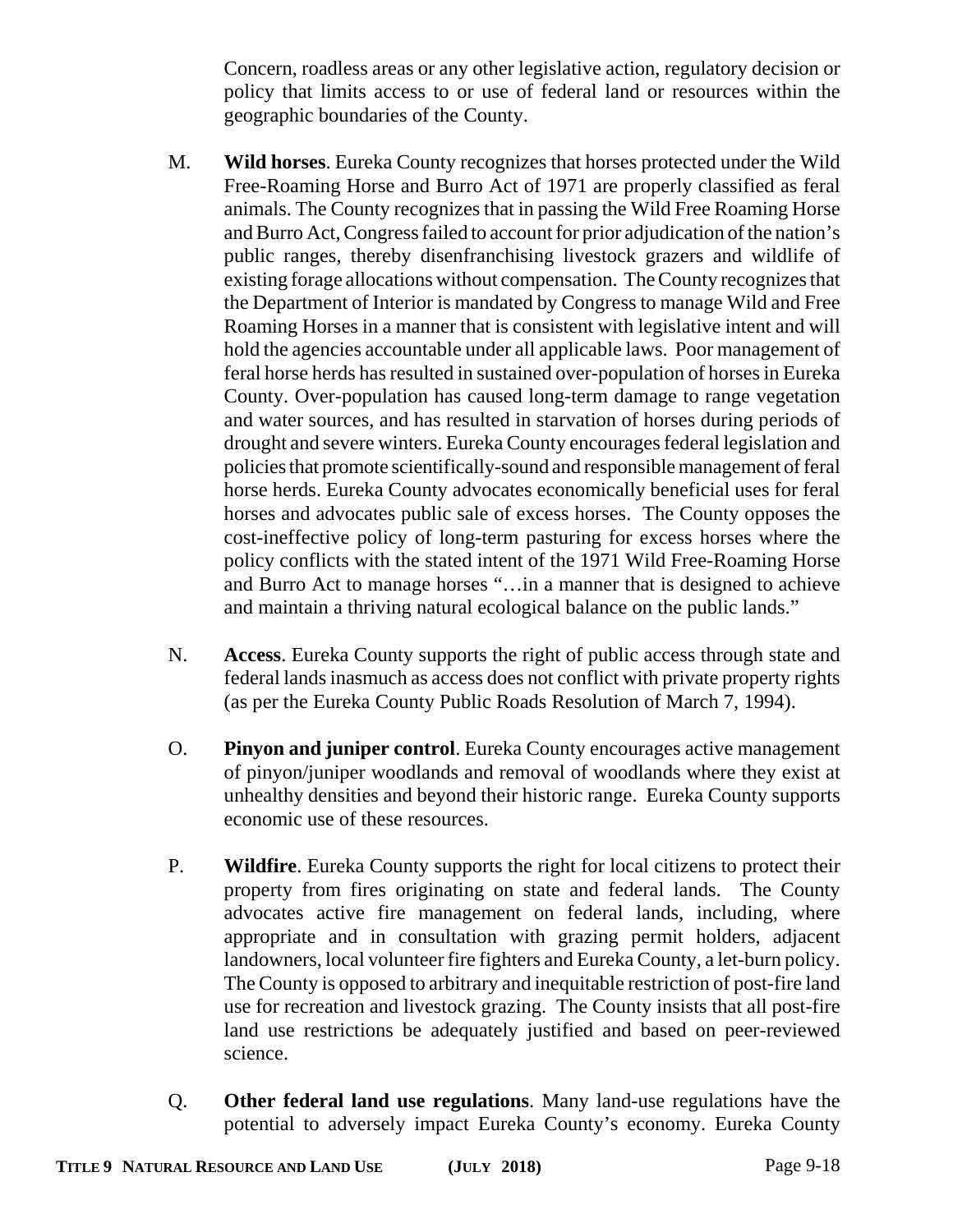mandates involvement in all federal actions that may impact the local economy according to this Title.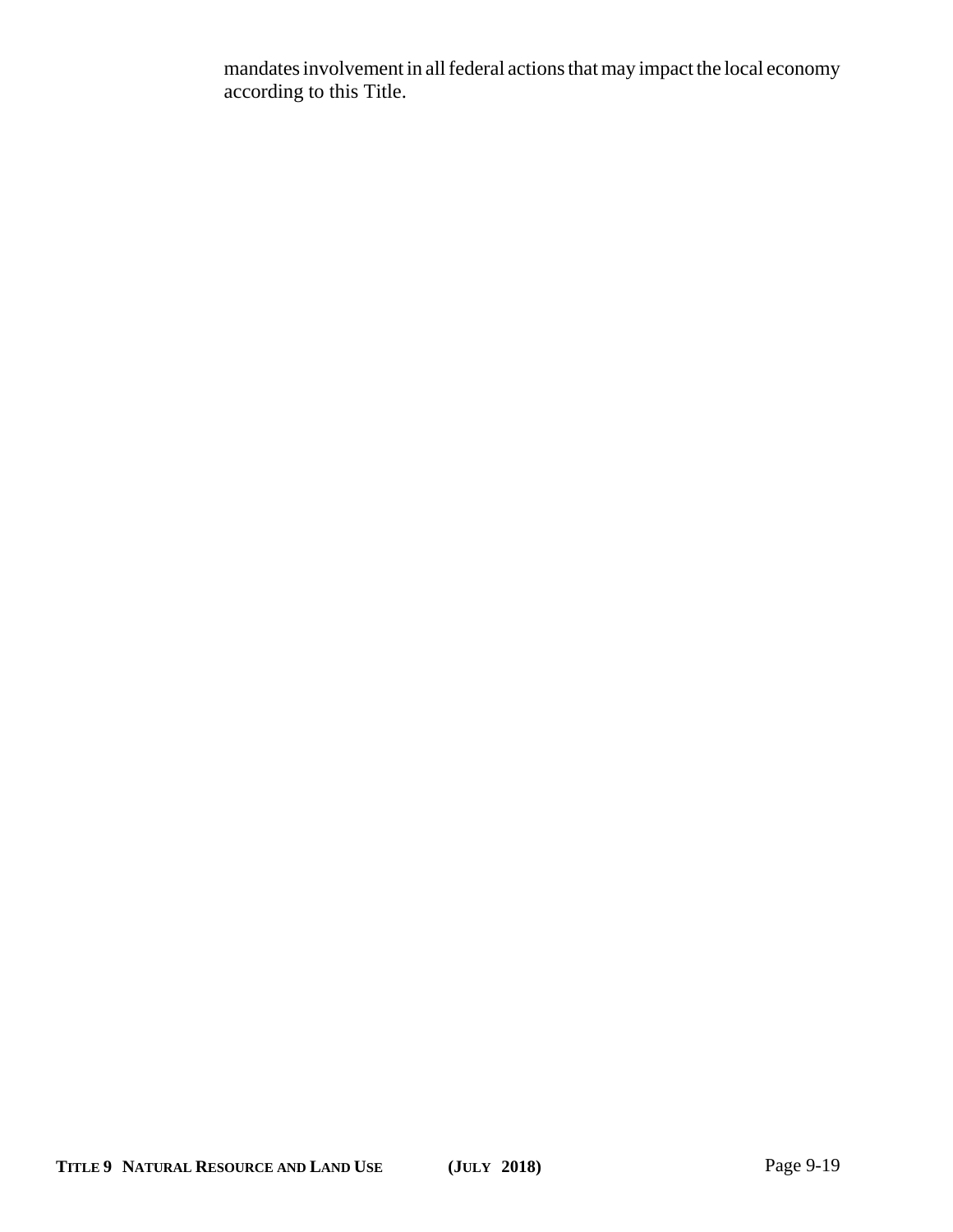# Chapter 40 - COOPERATIVE PUBLIC LANDS MANAGEMENT

#### .010 Findings of fact

The Board of Commissioners of Eureka County, a political subdivision of the State of Nevada, finds as follows:

- A. The government of the United States of America exercises control over 2,100,000 acres (eighty-one percent) of the land and the majority of natural resources within the geographic boundaries of Eureka County;
- B. Decisions governing federal lands in Eureka County have a history of negative impact on the interrelated heritage of cultural, environmental and economic well-being and stability of County residents;
- C. The Congress of the United States has expressed intent, codified in 42 U.S.C. §4331, to act in cooperation with County governments while using all practicable means to create and maintain conditions on federal lands allowing for productive harmony between man and nature while fulfilling the social, economic, environmental and cultural requirements of present and future generations;
- D. The efforts of Congress seeking to coordinate federal plans with County government, maintaining a balance between population and resources, and encouraging high standards of living and a wide sharing of life's amenities, as contemplated by 42 U.S.C. §4331(b)(5), can be enhanced by:
	- 1. Increasing cooperation between Eureka County, State of Nevada, and those federal officials involved with the administration of federal lands situated within the County; and
	- 2. Full consideration by the Federal Government of the needs of Eureka County citizens who will be directly or indirectly impacted by federal agency decisions regarding the use of federal lands and the management of water, fish and wildlife in Nevada;
- E. There now exists a substantial and urgent need to increase the involvement of Eureka County in the management of federal lands and in the development of criteria that are meaningful in any decision-making process, as contemplated by 43 C.F.R. Section 1610.3-1(a), Section 1610.3-1(b), Section 1620.3-2(a); 36 C.F.R. Ch. II, Section 219.7(a), Section 219.7(c), Section 219.7(d).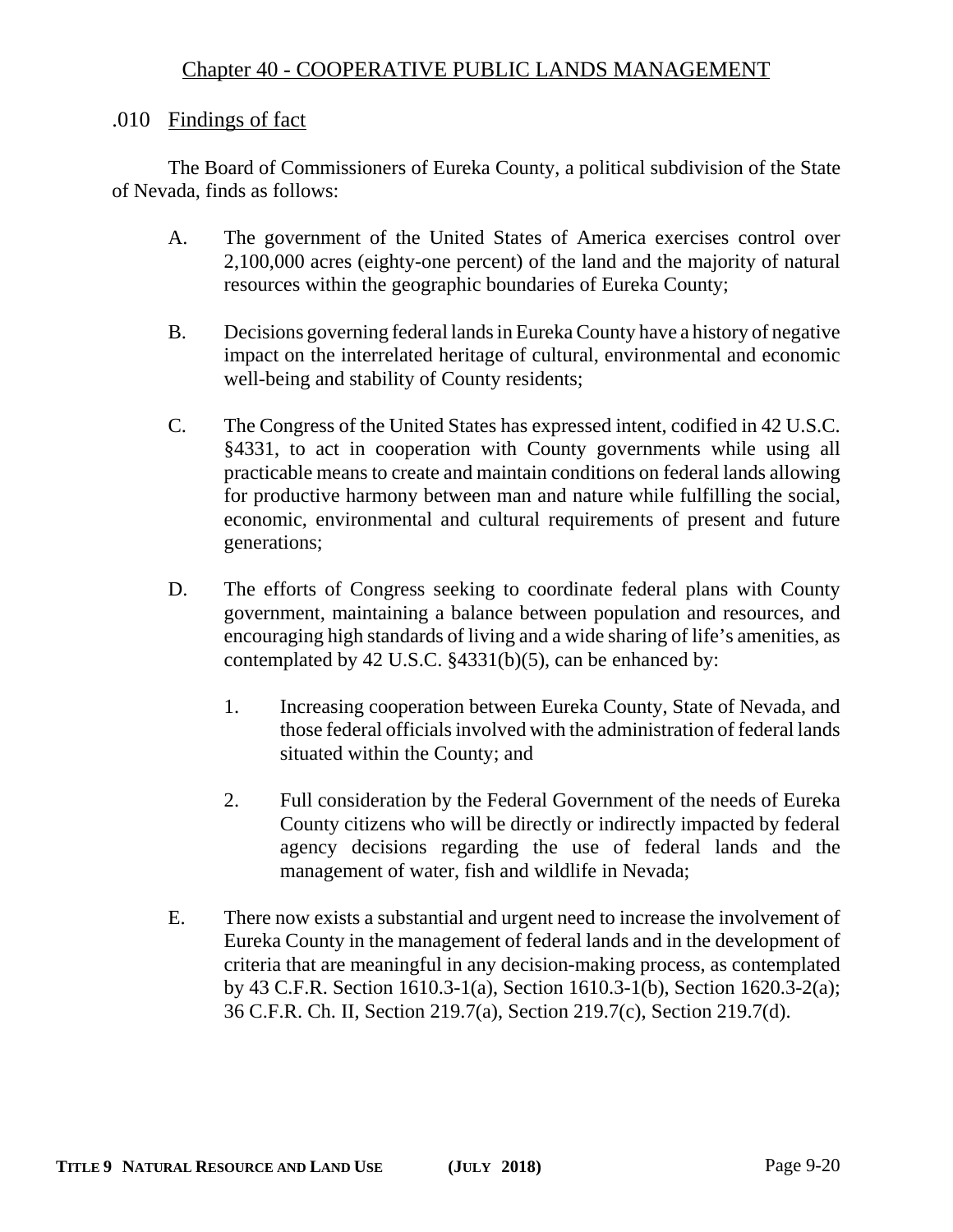#### .020 Procedures adopted

Based upon consideration of the findings set forth in section .010 of this chapter, Eureka County adopts the following procedures to ensure that there is full and complete disclosure and cooperation by federal entities to the County regarding decisions affecting federal lands located within the County and, reciprocally, that federal entities be made aware of the impact of their actions and decision-making on the interrelated heritage of cultural, environmental and economic well-being and stability of the County. The adopted procedures apply to all decisions undertaken by any agency, department or other federal entity including, but not limited to, the Department of Interior, Department of Agriculture, Environmental Protection Agency, Department of Defense, or Department of Energy (hereinafter known as "federal entities") that do or will have a direct or indirect impact on federal and private lands within the geographic confines of the County.

#### .030 Specific procedures

Within thirty (30) days after adoption of this chapter, and at the beginning of each calendar year thereafter, the Chairman of the Board of Eureka County Commissioners, on behalf of the Board, or his designee, shall give to federal entities written notice as follows:

- A. That the County government of Eureka County demands, pursuant to adopted federal statutes and regulations, full and complete notice and opportunity for involvement in the decision making processes of the federal entity that:
	- 1. are being taken or are being proposed to be taken regarding federal lands located within the State of Nevada,
	- 2. involve listing, de-listing, classification or reclassification of a threatened or endangered species or any designated habitat within the County, or
	- 3. involve any major federal action significantly affecting the quality of the human and natural environment within the County;
- B. That failure of federal entities to afford Eureka County complete notice and opportunity for involvement beyond that afforded individuals, or to limit State and County government involvement, input to or comment at public hearings, is presumed to be prejudicial to the government of Eureka County and its residents, and that the Board of Eureka County Commissioners is authorized and empowered by this chapter to authorize and instruct the Eureka County District Attorney to seek redress for such prejudice in the federal courts and through administrative hearings;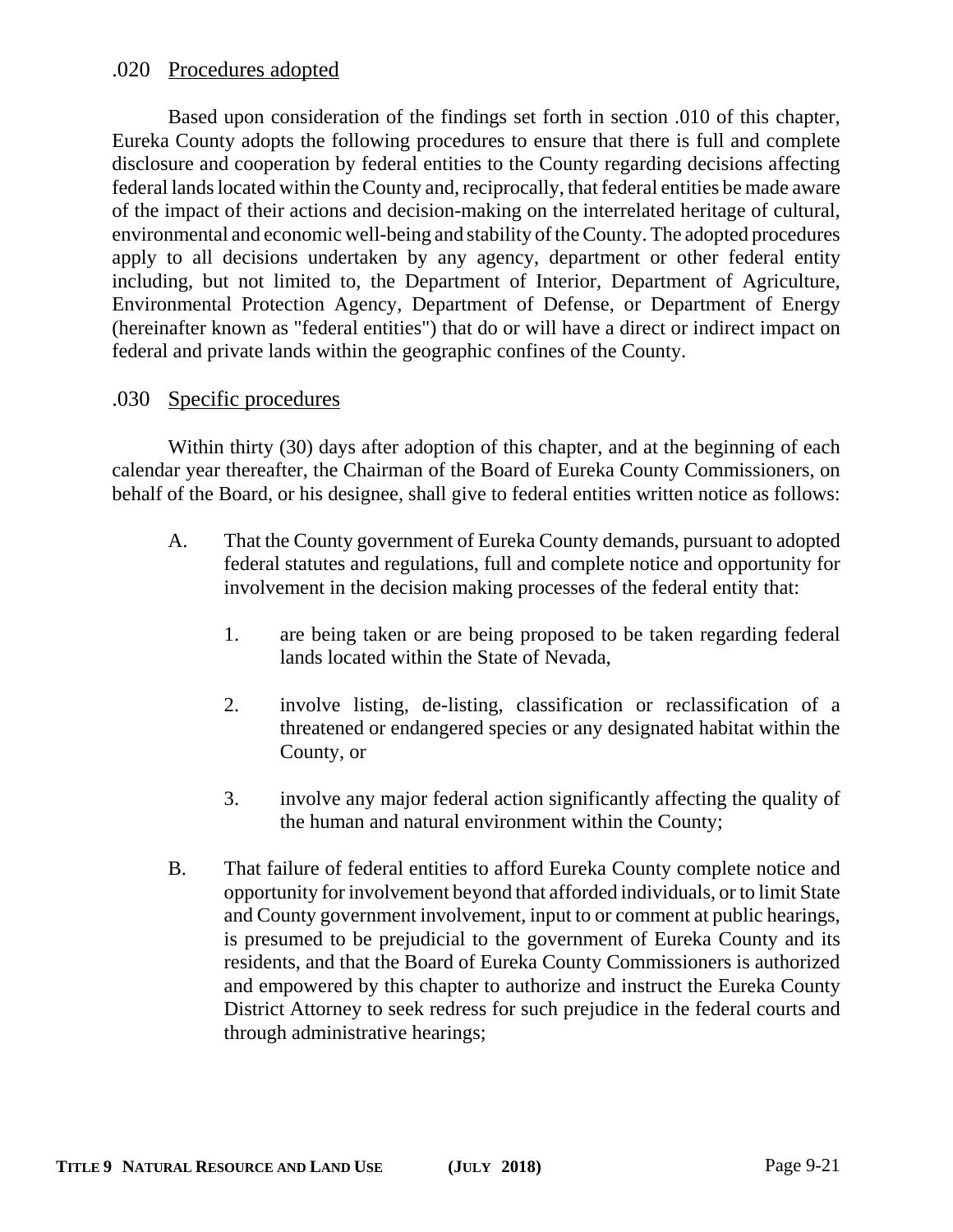C. That, within the County's budgetary constraints, the County will notify federal entities of any other evidence of our interrelated historic, cultural and environmental heritage, as well as the anticipated impact on the same of any use of federal or private lands situated within the County.

# .040 Presumption of negative impact

If implementation of a habitat designation or other federal policy or practice over federal lands located within the geographic boundaries of this County:

- A. causes alteration of present County land use regulations without such changes having been initiated voluntarily by the County and
- B. makes it unfeasible for existing, lawful businesses to continue their current operations, then the proposed federal action will be presumed by the County to create a negative impact on the interrelated environmental, cultural and economic well-being of this County and its residents, and not to be a preferred alternative acceptable to the County as it relates to resolving the environmental and other concerns of the federal entities.

# .050 Quarterly reports required

On a quarterly basis, the Chairman of the Board of Eureka County Commissioners, or his designee, shall report to the County Commission and the public on the activity of the County taken under this chapter, and actions taken or proposed to be taken by the federal or state governments regarding federal lands in the County.

#### .060 Savings clause

Nothing herein is intended to conflict with any lawful federal statute or regulation that governs federal lands within Eureka County. Any section, paragraph, sentence, phrase or word that is found to do so as a matter of law may be severed from this chapter without limiting the enforceability of the non-conflicting portion. The Board of Eureka County Commissioners expressly declares that it would have enacted the non-conflicting portion without enacting any portion found to be in conflict or otherwise unlawful.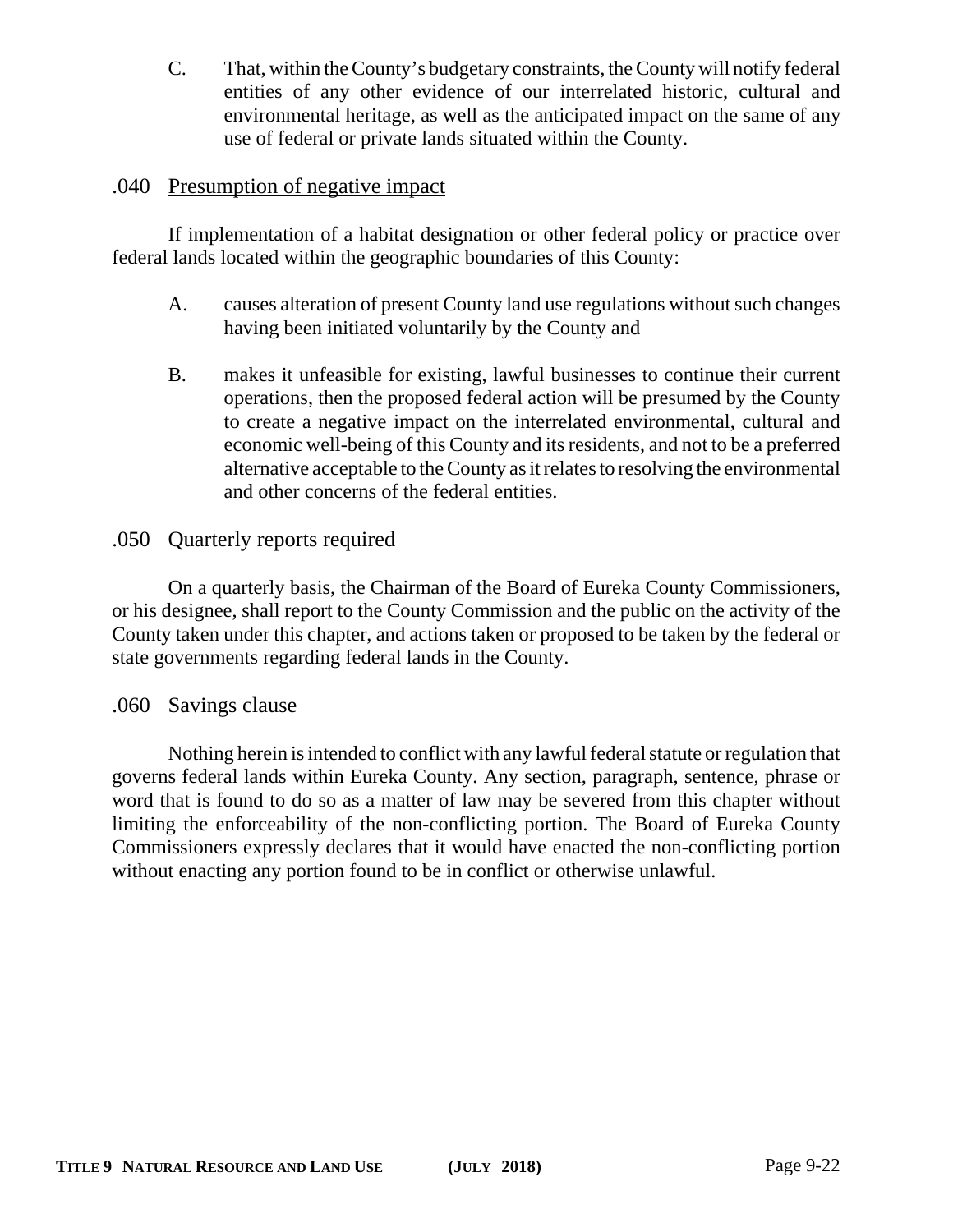# .010 Declaration of policy and intent

- A. Eureka County, a political subdivision of the State of Nevada, holds title, as trustee for the public, to all public roads, trails, pathways, traces, highways, byways, and similar public travel corridors situated in the County, of every kind whatsoever, except for State and federal highways, however such roads may have come into being. Title to those roads commonly known as R.S. 2477 roads, irrevocably granted to the public by act of congress (Mining Law of 1866), is held in trust by the County as the unit of government closest to the people.
- B. The County will:
	- 1. Protect and defend against all interference the right of the public to travel and use the public roads within the County;
	- 2. Oppose closure of any public roads except as authorized by this chapter; and
	- 3. Maintain the public roads by conventional or other appropriate means, as from time to time authorized by the Board of County Commissioners, or designate certain public roads as roads to be maintained only by passage and use without liability to the County, as permitted by Nevada Revised Statutes.

# .020 Definitions as used in this section

**Construction** means the establishment of a road by mechanical or other means, including repeated use.

**County road** means any public road situated within Eureka County, except for designated State and federal highways; also, any road maintained by the County for County purposes which is not open to the public.

**Highway** - **Modern usage**: Any state or federally designated road, usually paved or graveled; or **Traditional (R.S. 2477) usage**: Any road, trace, trail, canal, navigable waterway, or other route used by humans for travel by wheeled vehicle, horseback, foot or boat, or otherwise. This definition applies to all highways established across public lands pursuant to the Mining Law of 1866 (R.S. 2477) between the enactment of the statute in 1866 and its repeal by the enactment of the Federal Lands Policy Management Act (FLPMA) in 1976.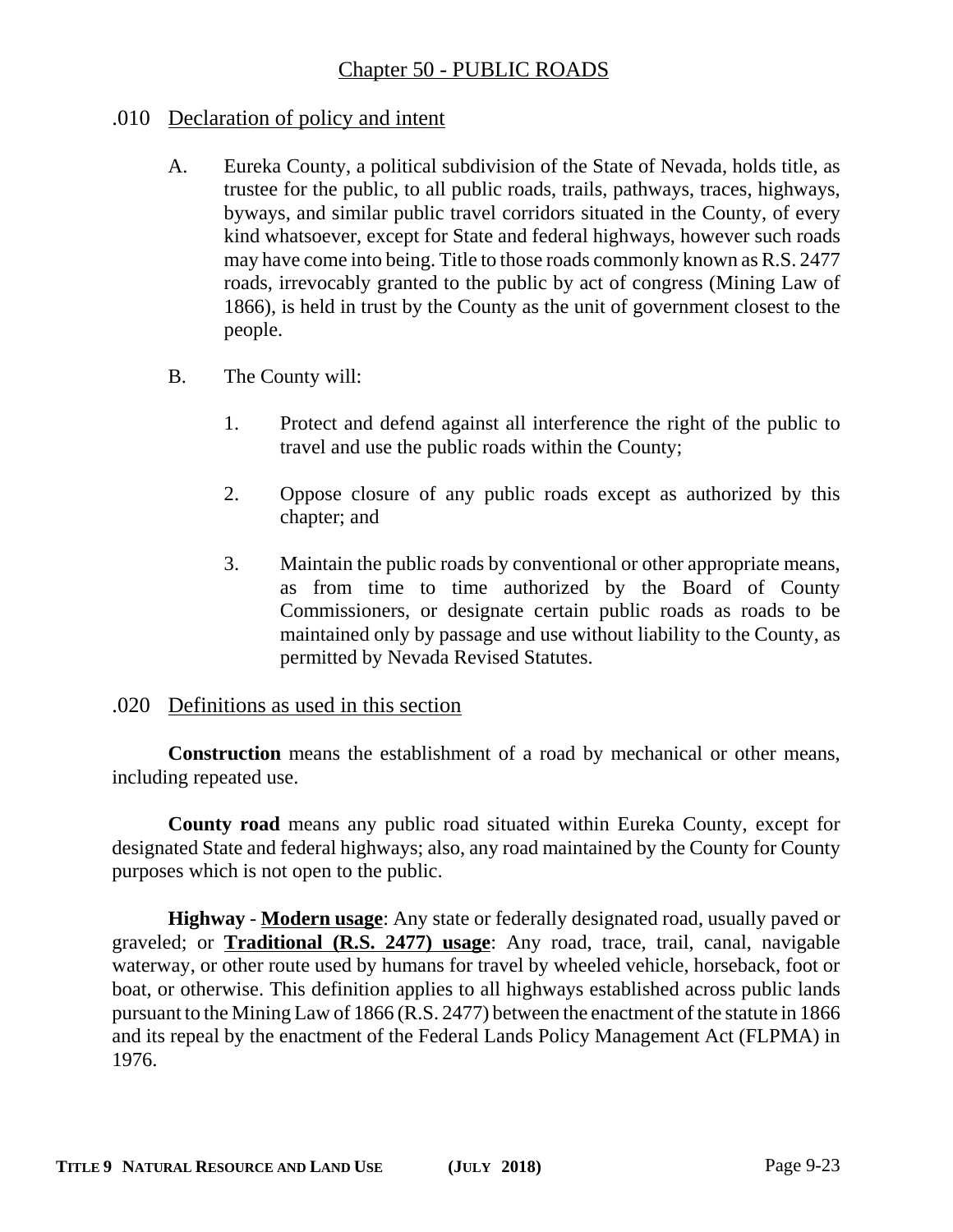**Maintenance** means construction, reconstruction and repair of a road by mechanical or other means, including repeated use.

**Public road** means any road open to travel by the general public. The term includes, without limitation, roads (1) on land held in fee simple absolute by the County, (2) on easements across land held or claimed by others, (3) pursuant to express or implied permit or license on lands held or claimed by others, (4) canals or navigable waterways. Roads established pursuant to the grant of right-of-way by the Mining Law of 1866 (R.S. 2477 roads) are public roads.

**Right-of-way** means the entire fee, easement or licensed or permitted area for a road; the traveled way, together with such adjoining land as may be required for construction or maintenance of a road.

**Road** means any highway (traditional usage), road, trail, trace, footpath, canal, navigable water, or other route, whether constructed or created by repeated use, when used by humans for transportation by wheeled vehicle, horseback, foot or boat, or otherwise.

# .030 Map of County roads

- A. The Department Public Works may prepare and maintain a map or series of maps showing the location of all County roads as hereinabove defined.
- B. Any such map or series of maps of County roads prepared by the Department of Public Works, as from time to time amended, is made a part of this Title by reference. Revised editions of the map of County roads may be accepted by the Board of Commissioners, and upon adoption shall become a part of this chapter by reference and shall constitute evidence that such roads and highways exist and belong to the County.
- C. Copies of the map of County roads shall be available for purchase at cost by the public.
- D. Due to the large number of roads in the County and the difficulty of mapping them all, the failure of a highway or road to appear upon such a map or series of maps shall not constitute a waiver of such highway or road, nor shall it be used as evidence of such road's or highway's nonexistence.

# .040 Interference with travel

It is a misdemeanor, punishable as provided for misdemeanors in the Nevada Revised Statutes, for any person to interfere with the right of the public to travel the public roads, except:

A. Public roads may be closed temporarily by the Board of Commissioners for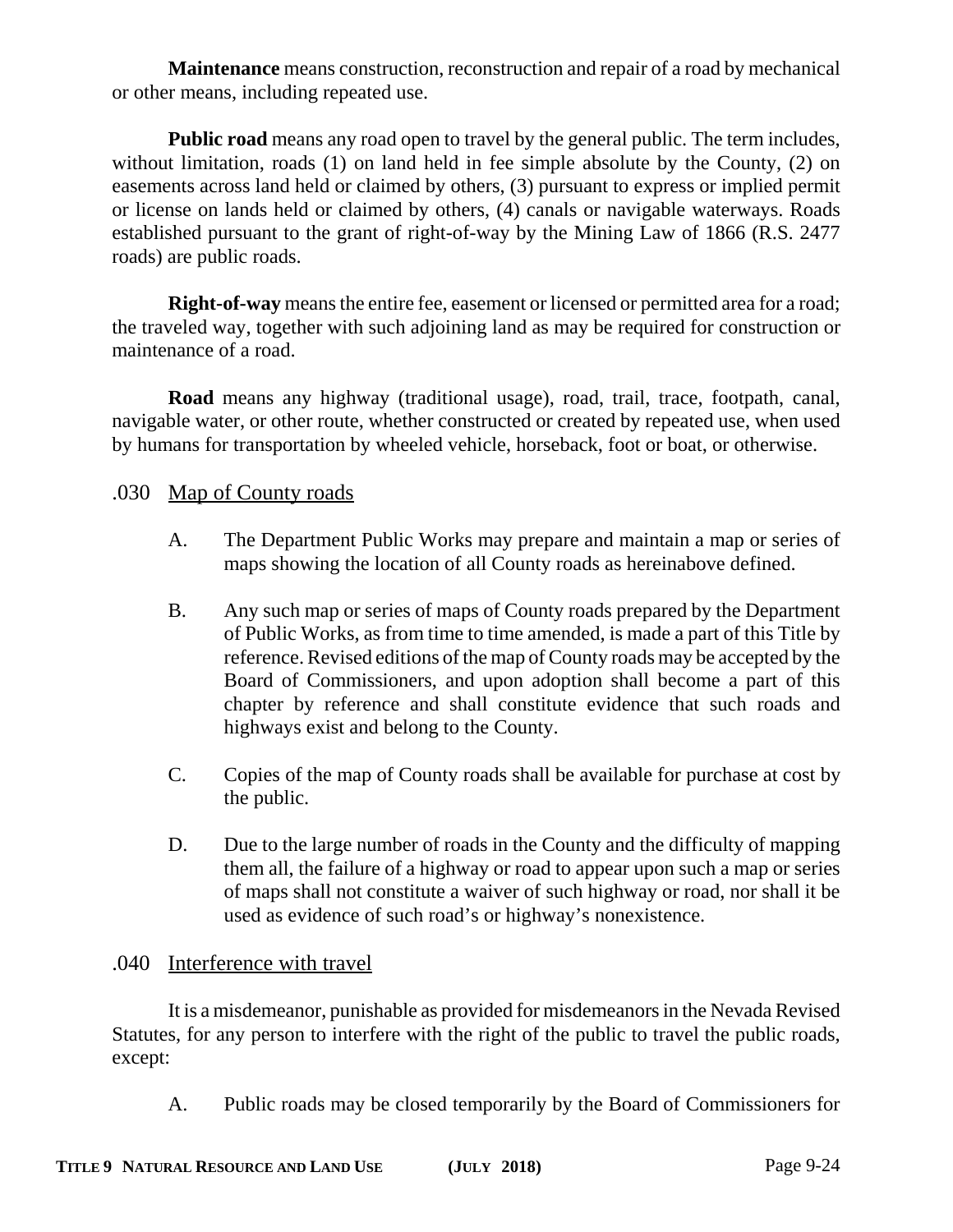reasons of public safety, and the County Sheriff and/or director of emergency management may effect temporary closures for reasons of public safety pending an emergency meeting of the Board of Commissioners to ratify such closure.

- B. Public roads may be closed permanently by the Board of Commissioners only after thirty (30) days notice of intent to close and a public hearing on the proposed closure.
- C. The Board of Commissioners may grant temporary exclusive licenses to use, or place lesser restrictions on the public use of, a public road to accommodate mining activity; provided, (1) an alternate route offering reasonable public access to the areas served by the public road is provided at the licensee's expense, (2) the licensee maintains the public road and returns it to the County at the conclusion of mining activity in as good or better condition than at the time of licensing, (3) thirty (30) days' notice is given of intent to temporarily limit use of the public road for mining activity and calling a public hearing thereafter on the proposed limitation(s).
- D. The Board of Commissioners may grant temporary exclusive licenses to use a public road or highway to accommodate short-term special events such as parades, races, walkathons and similar activities.

#### .050 Public authorized to maintain roads

The public is authorized to maintain, by use or by mechanical means, public roads which are not regularly maintained by the County. The public is not authorized to reconstruct or reroute a public road outside its original right-of-way.

#### .060 County authorized to accept roads as gifts

The Board of Commissioners is authorized to accept by gift, bequest or otherwise, private roads for addition to the system of County roads. Such transfers may be by fee, easement, license or permit.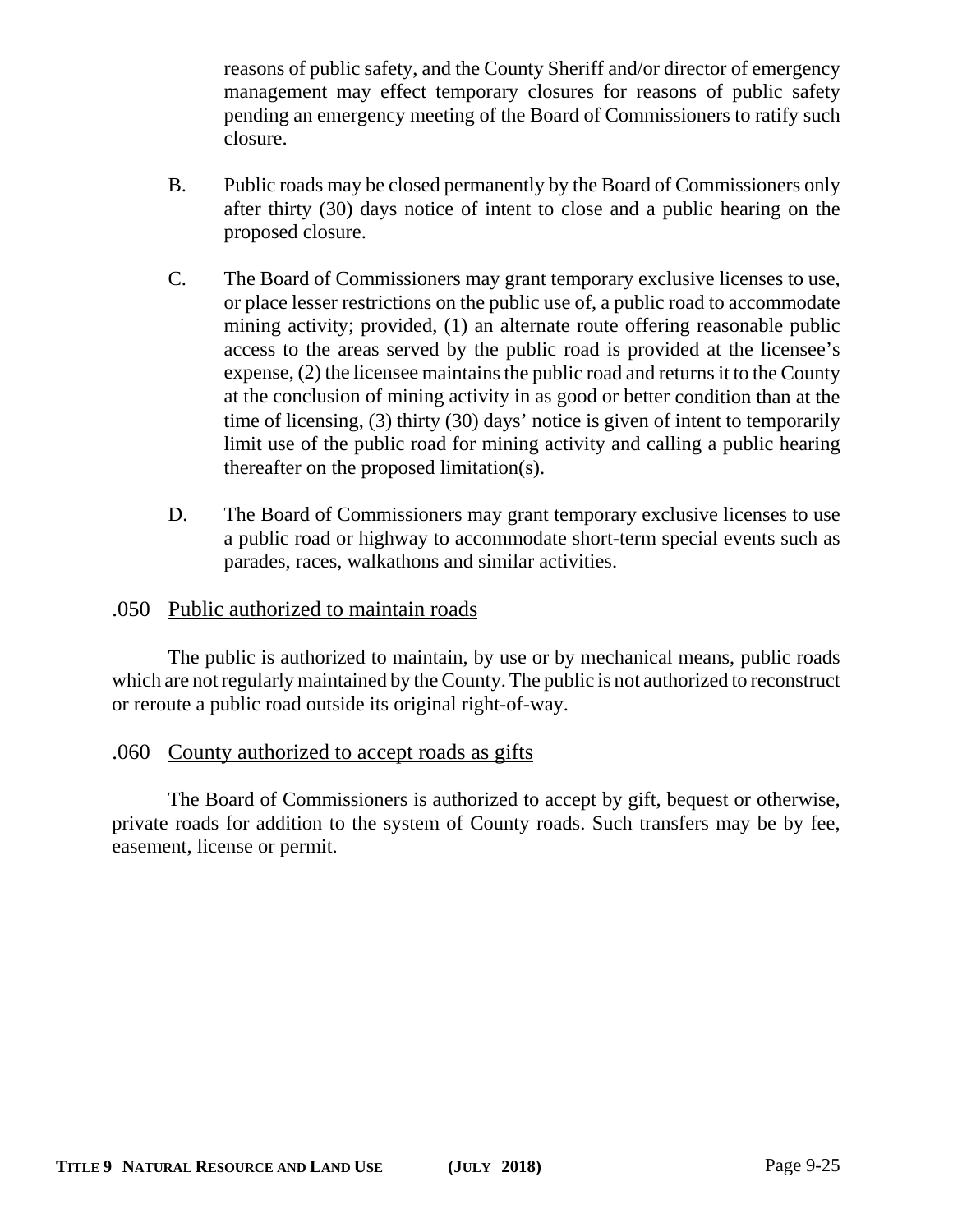# Chapter 60 - REVERSION OF PUBLIC LANDS

#### .010 Findings of fact

The Board of Eureka County Commissioners, a political subdivision of the State of Nevada, finds as follows:

- A. The government of the United States of America exercises control over 2,100,000 acres (eighty-one percent) of the land and the majority of natural resources within the geographic boundaries of Eureka County;
- B. Decisions governing federal lands in Eureka County have a direct impact on the interrelated heritage of cultural, environmental and economic well-being and stability of County residents;
- C. The interest of the citizens of Eureka County is best served when government is conducted as close to the people as possible;
- D. Authority to management of natural resources located on state and federal lands within the geographic boundaries of Eureka County should be vested in the Board of Eureka County Commissioners.
- .020 Procedures adopted
	- A. At such time as the Nevada Legislature shall authorize Eureka County to manage public lands situated within the County's exterior boundaries, the Board of Eureka County Commissioners is authorized to take all actions and do all things reasonably necessary to assume management of said public lands.
	- B. The Board of Eureka County Commissioners is authorized to develop plans and take all other reasonable actions preparatory to future assumption of management of the natural resources of the County's public lands.
	- C. The grant of authority set forth in this section includes the power and duty to protect and further all traditional commercial and noncommercial uses of public lands within the County, and to provide for continued general access to and multiple use of the public lands by all traditional users, and the power to do all things reasonably necessary to effect the purposes of this section.
	- D. The Board of Eureka County Commissioners is expressly authorized to:
		- 1. Impose and collect fees and charges for use of the county's public lands natural resources as defined in 9.20.010 for commercial or noncommercial purposes;